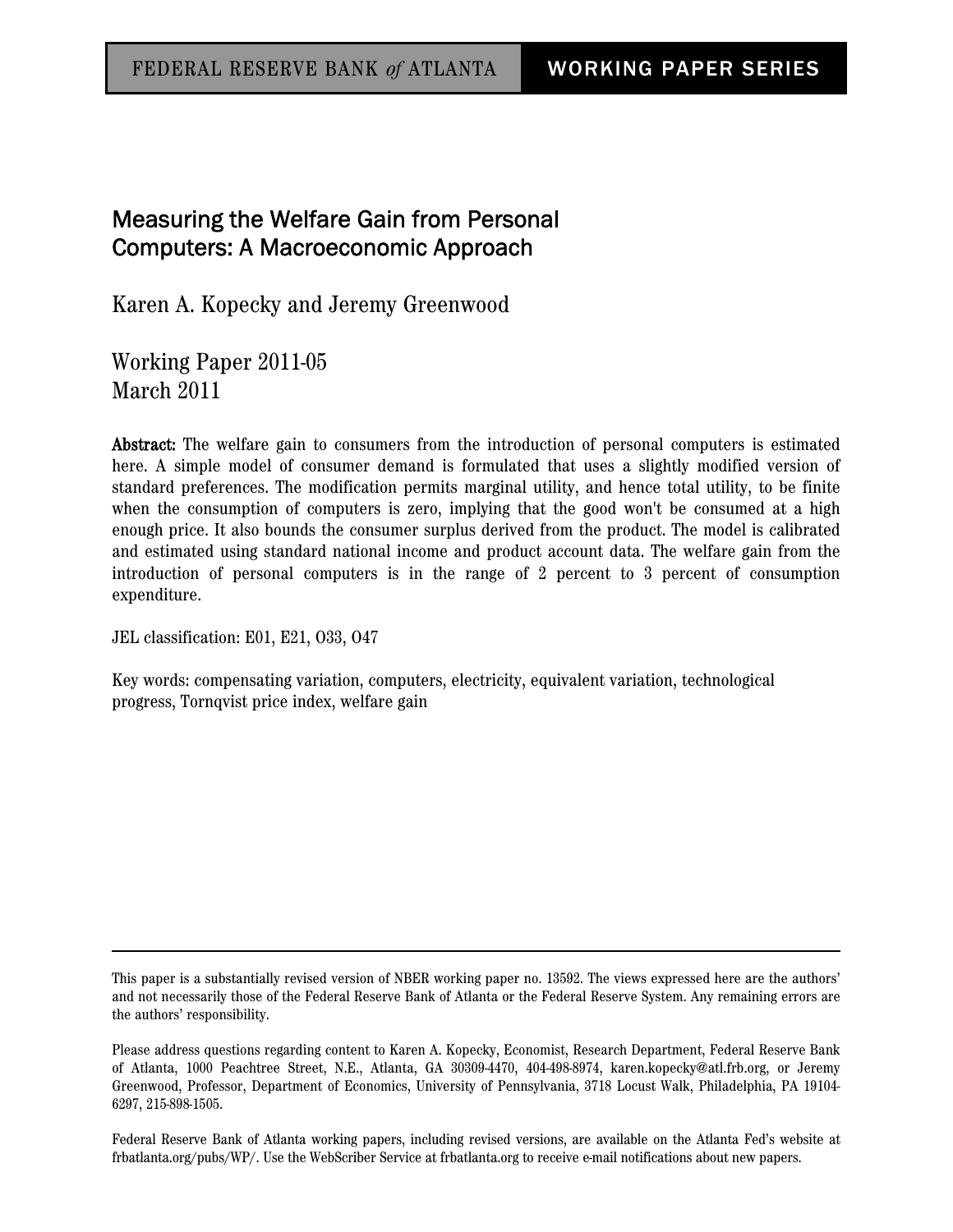# Measuring the Welfare Gain from Personal Computers: A Macroeconomic Approach

## 1 Introduction

What is the welfare gain to consumers from the development of and improvements in personal computers  $(PC's)$ ? This is the question addressed here. The answered offered is that welfare increased by somewhere between 2 and 3 percent, measured in terms of total personal consumption expenditure, due to the introduction of the PC and its subsequent price decline. This finding is obtained by employing a model of consumer behavior based upon more-or-less standard preferences, which is fit to aggregate national income and product account data using a direct and simple calibration/estimation strategy.

To estimate the welfare gain from the introduction of a new product one must know what utility is in the absence of the good. A conventional isoelastic utility function has two problems. First, at zero consumption the utility function returns a value of minus infinity, whenever the elasticity of substitution is less than one. In this case the welfare gain from the introduction of the new good is infinitely large. Second, marginal utility at zero consumption is infinite, so long as the elasticity of substitution is finite. Therefore, consumers will always purchase some of the good in question, no matter how high the price is, albeit perhaps in infinitesimal quantities. To avoid these problems a form for preferences will be adopted that gives a finite level for marginal utility, and hence one for total utility, at zero consumption. With this utility function, high prices may result in the consumer optimally choosing to buy none of the new good. In addition, the consumer's surplus associated with the introduction of a new good is generally finite.

This paper contributes to the growing literature on measuring the welfare gains from new goods. A classic example is the work by Hausman (1999), who studies the introduction of cellular telephones. He finds that their tardy inclusion in the CPI, some 15 years after their debut, results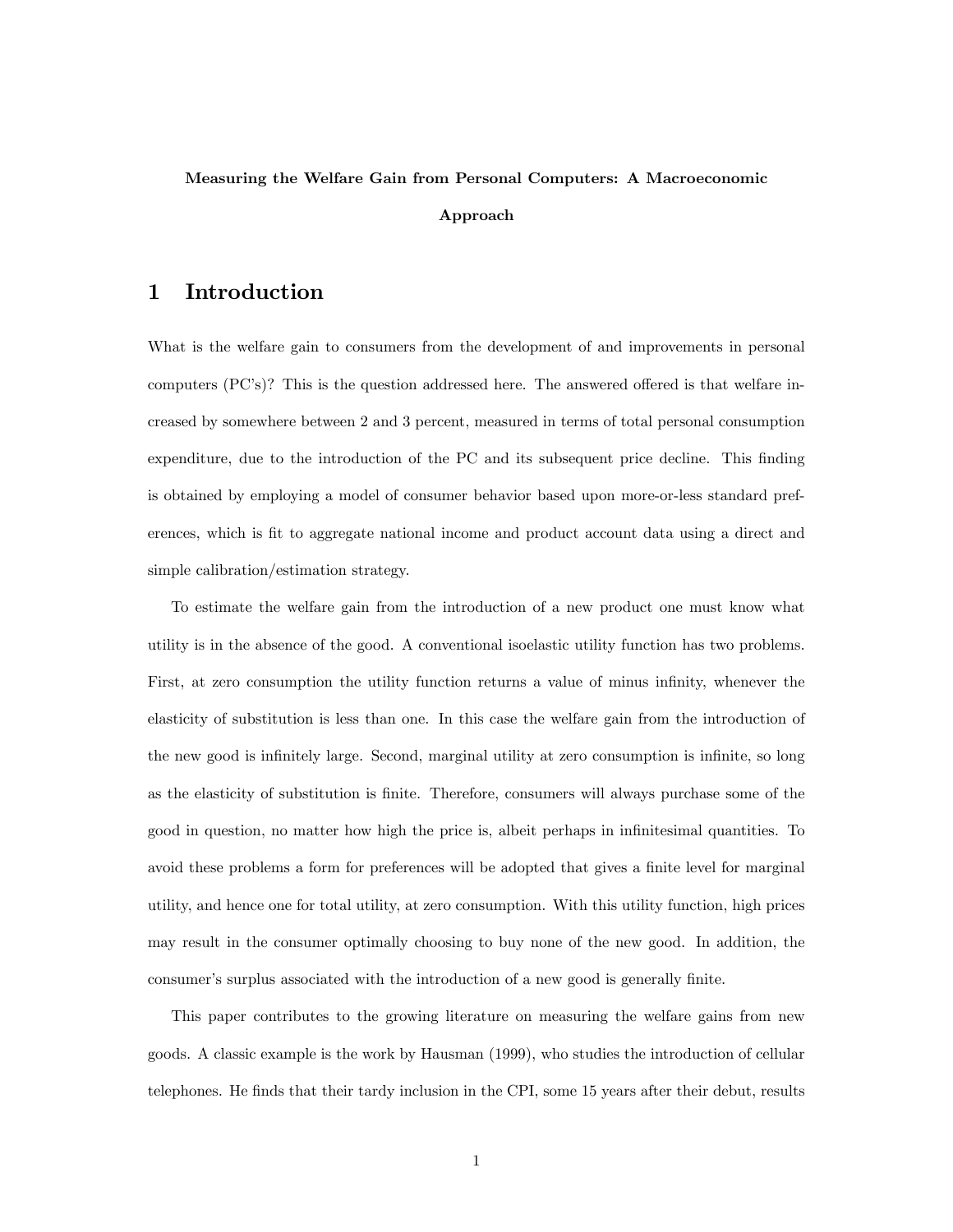in a bias of up to 2 percent per year in the telecommunications–services price index. To do this, Hausman (1999) effectively integrates back the estimated demand curve for cellular telephones to obtain the indirect utility function for consumers. This function can be inverted to obtain the expenditure function, from which welfare measures can be obtained. The procedure was developed earlier in Hausman (1981). Analytical solutions for the expenditure function can be obtained when the demand equation is (ln) linear. When the demand equation is not linear the indirect utility function may have to be recovered by numerically solving a differential equation. This procedure is dual to the one presented here, which focuses on the consumer maximization problem. Some utility functions, such as the one employed in the current work, may not lead to a linear demand equation of the form that is conventionally estimated.

Hausman (1999) also suggests an approximate measure of welfare based on a linear demand curve. While he states explicitly that this measure of welfare is a lower bound this caveat is often forgotten in applied work. It may work well in the cell phone example that he studies. As illustrated in the PC example studied here; however, this approximate demand curve method can lead to a serious underestimate of the welfare gains arising from the introduction of a new product.

Similarly, the use of conventional price indices, such as the Fisher Ideal and Tornqvist price indices, may lead to inaccurate estimates of the consumer surplus that arises from the introduction of a new good and/or the good's subsequent price decline. The accuracy of such methods will depend on how fast the marginal utility for a new good rises as the quantity consumed goes to zero. Figuring this out is part and parcel of the new goods problem. That is, what utility function or demand equation should be used for estimating the welfare associated with the introduction of a new good? In fact, it is shown here that in some cases an equivalent variation fails to exist. In these cases, the theory behind the Fisher Ideal and Tornqvist price indices breaks down. While this is not true for the case of computers, it is found to be true in the case of another important new good, electricity. To illustrate this, the technique for measuring the welfare gain from new goods is also applied to electricity. The welfare gain from the invention and price decline in electricity,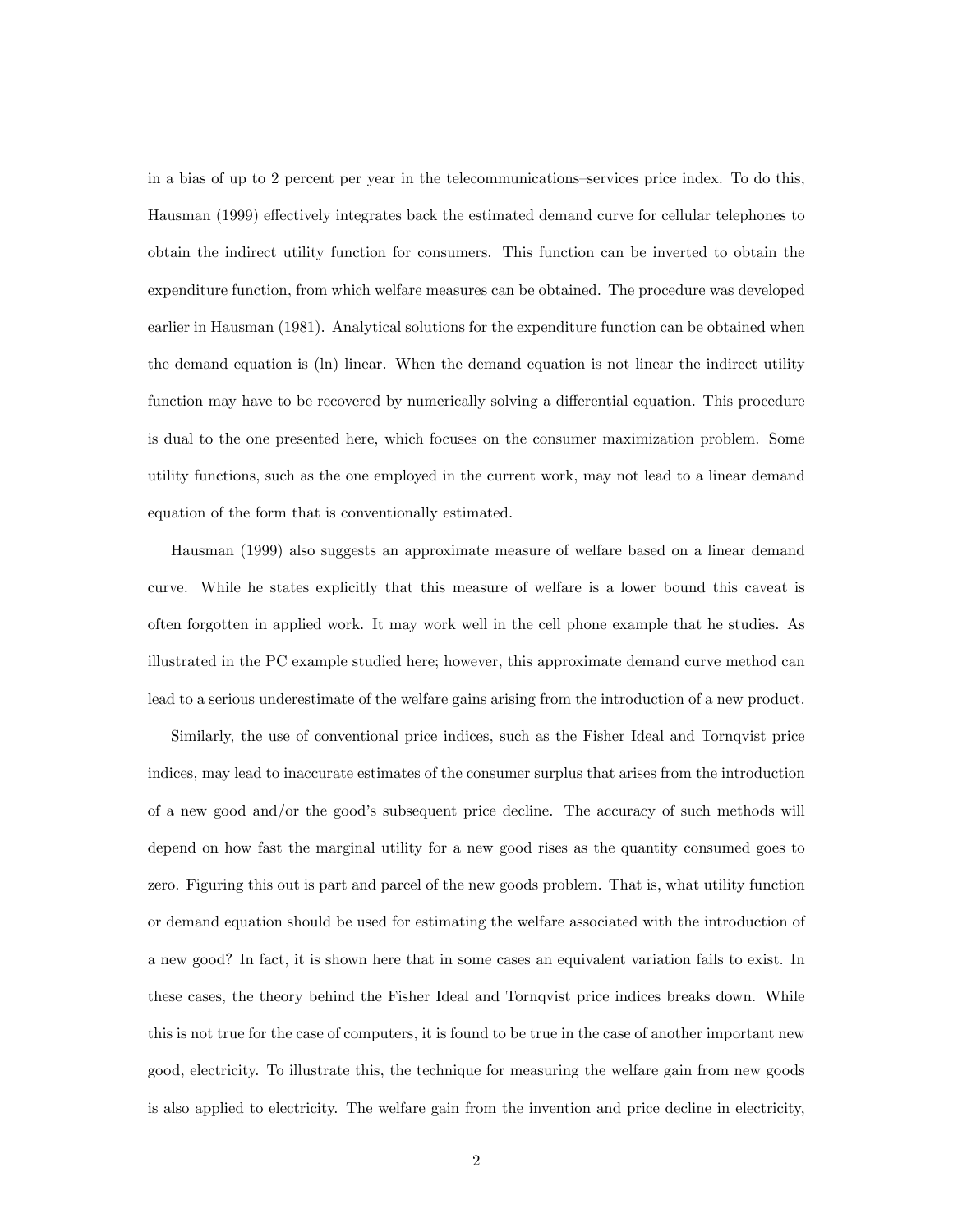as measured by the compensating variation, is found to be 92 percent of personal consumption expenditure.

Another interesting example in the literature is the Goolsbee and Klenow (2006) study of the benefit to consumers of the internet. They estimate the demand for the internet by relating the time spent using the product to the opportunity cost of time. An approach which, they argue, makes sense since internet access is a good whose marginal cost consists almost solely of the leisure time spent by the consumer. They find very large welfare gains, when taking a literal interpretation of the model's structure. This is due to the fact that in their specification the marginal utility of internet consumption approaches inÖnity as consumption goes to zero. To mitigate the impact of the zero-consumption region of the utility function, they emphasize an alternative measure based upon a linearized leisure demand curve. Additionally, their setup requires the elasticity of substitution to be greater than one. This is satisfied in the data for internet consumption. But, it isnít true for all products. A case in point is cellular telephones, which Hausman estimates to have an elasticity less than one.

Finally, Petrin (2002) considers, as an example, the introduction of the minivan to demonstrate a technique for estimating welfare gains in the absence of consumer-level data. He shows how information describing the purchasing habits of different demographic groups, in conjunction with market-level data, can be used as a suitable substitute for consumer-level data. In his discretechoice analysis mini-van consumption is a lumpy good, so the specification of the utility function is not central.<sup>1</sup>

## 2 Computers

Computers first became available in the United States in the 1950s but at prices so high and sizes so large that, for the most part, no individual would want to buy one. It wasn't until the early 1970s,

<sup>&</sup>lt;sup>1</sup> Greenwood and Uysal (2005) model a world with lumpiness in consumption and many consumer goods. An increase in income, or a fall in price, leads to a shift in consumption along the extensive margin, as the set of goods consumed changes. The full implications of indivisibilities in consumption have not been fully explored in the literature yet.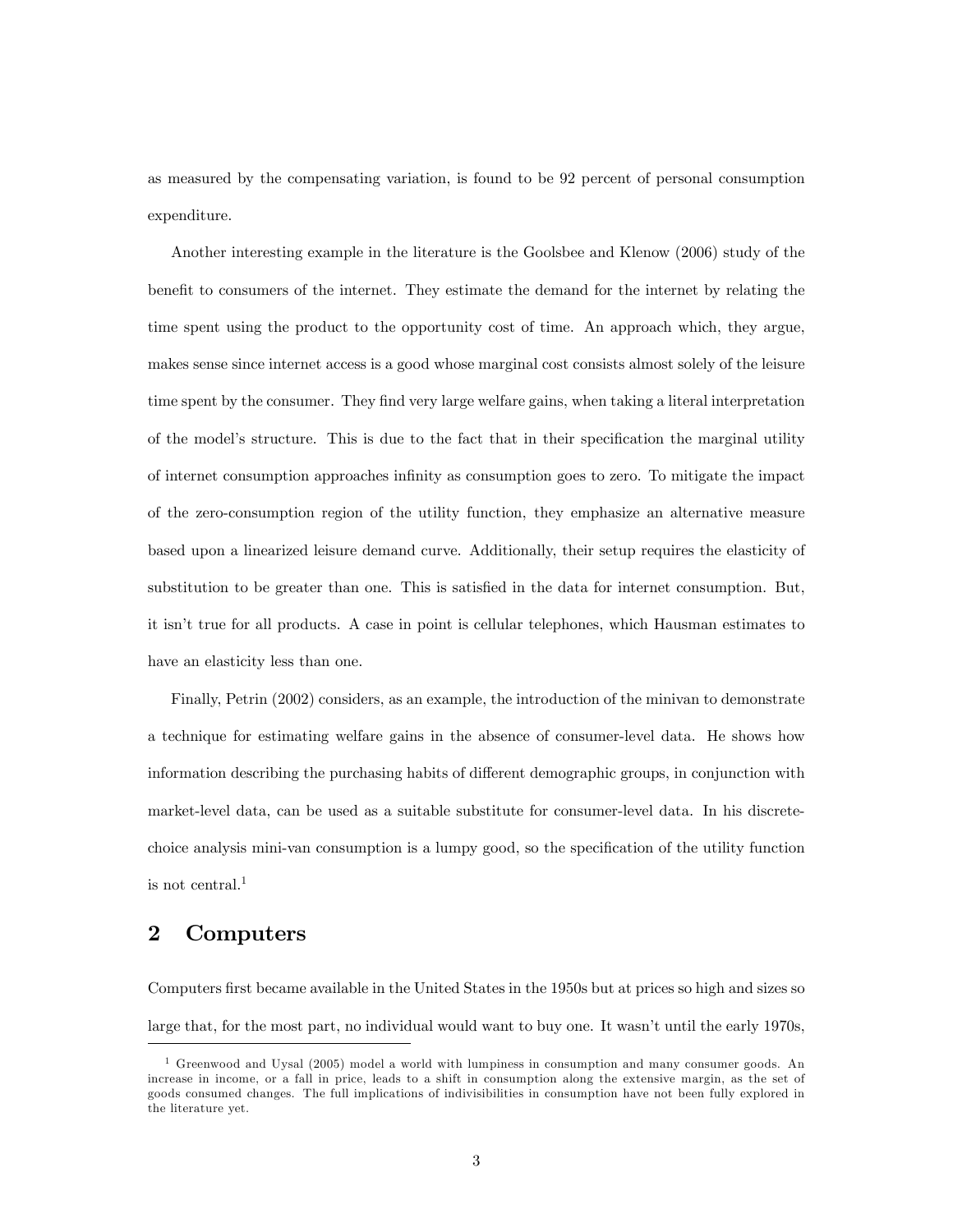with the invention of the microprocessor, that the first generation of microcomputers–computers that were small enough to fit on a desk and inexpensive enough to be owned by individuals—was born. Lasting from 1971 to 1976, this period was characterized by a growing interest in computers among engineers and hobbyists. The year 1977 marks the birth of the PC. The key difference between PC's and their microcomputer predecessors is the limited amount of expertise that the use of the former requires. In other words, PC's are computers that are both small in size and user-friendly to individuals with no technical training.

The first PC to be successfully mass produced was the Apple II. Released in June of 1977 it consisted of a microprocessor running at 1 megahertz, 4 kilobytes of random-access memory (RAM), no hard disk, and an audio cassette interface for program loading and data storage. The computer retailed at approximately \$1,200. Systems with larger amounts of RAM were also available up to a maximum of 48 kilobytes and at a price of approximately \$2,600. Rapid technological progress led to consistent improvement in the Apple II following its release. For example, in 1978 the floppy disk drive peripheral became available. Far superior to cassettes, the addition of floppy disks greatly improved the quality of Apple II computing.

Since the introduction of the Apple II rapid technological progress in computer development has fueled continual quality improvements and declining costs of production. Compared to the Apple II, today's computers are often equipped with multi-core processors running at over 3,000 megahertz, gigabytes of RAM, and hard drives capable of storing hundreds of gigabytes of data.

Quality improvements in computers and computer production have resulted in an enormous fall in quality-adjusted PC prices. In fact, prices have dropped at an astounding rate of 25 percent per year. Thus, a PC today is more than 700 times cheaper than one in 1977. Starting from virtually zero demand for computers in and preceding 1977, the fall in prices throughout the last thirty years has been synonymous with a rapid rise in demand. Figure 1 presents price and quantity indices for computers and computer peripherals for the period  $1977$  to  $2004$ .<sup>2</sup> As the demand for

<sup>2</sup> See the Appendix for information on the data.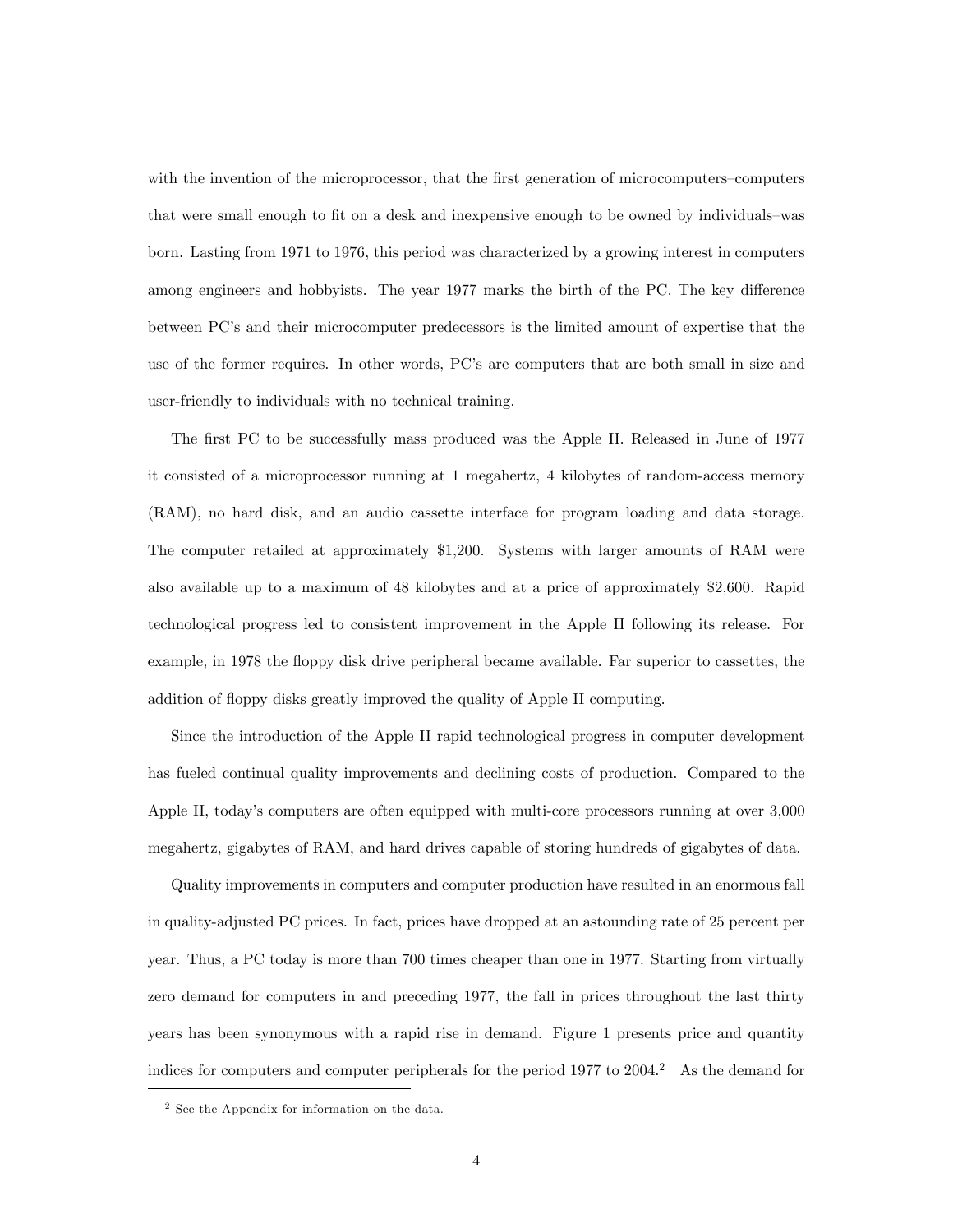

Figure 1: Price and Quantity Indices for Computers, Peripherals and Software for the Years 1977 to 2004

personal computers rose so did their share of total expenditure. Figure 2 shows computerís share of total expenditure since 1977. It rose from zero in 1977 to more than 0.6 percent in 2004.

# 3 Model

Consider an individual with income, y, that can be used to purchase general consumption goods, c, and computers, n. Computers are measured in some sort of standardized, quality-adjusted units and sell at a price of  $p$  in terms of consumption. Let the person's tastes be described by

$$
\theta U(c) + (1 - \theta)V(n), \text{ with } 0 < \theta < 1. \tag{1}
$$

Take the utility function for the consumption of general goods to be of the standard constantrelative-risk-aversion variety, so that  $U(c)$  can be written as

$$
U(c) = \frac{c^{1-\rho}}{1-\rho}, \text{ with } \rho \ge 0. \tag{2}
$$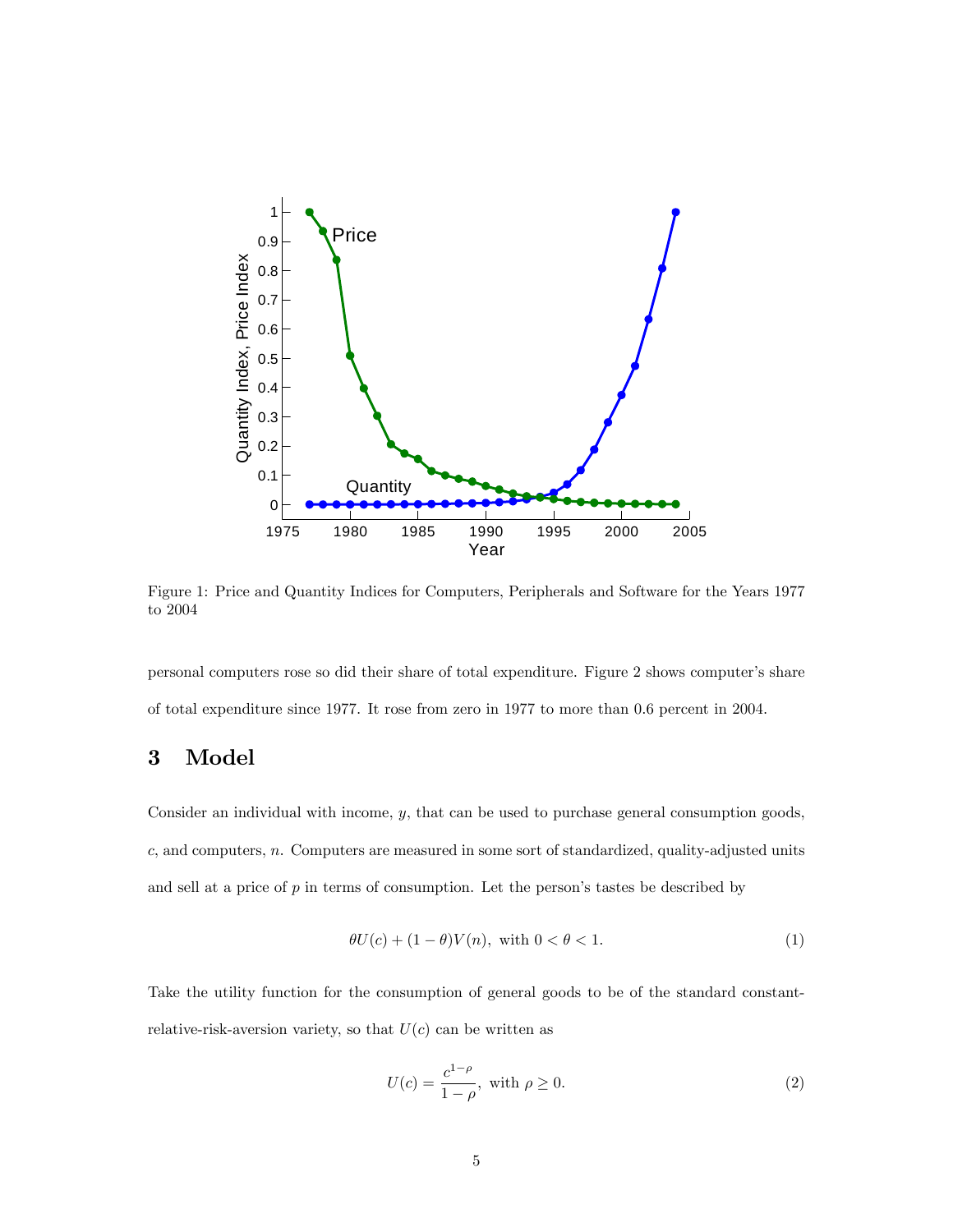

Figure 2: Computers, Peripherals and Software's Share of Total Personal Consumption Expenditure for the Years 1977 to 2004

Notice that  $U(c)$  satisfies the standard properties  $U_1(c) > 0$ ,  $U_{11}(c) < 0$ ,  $\lim_{c \to \infty} U_1(c) = 0$ , and  $\lim_{c\to 0} U_1(c) = \infty$ . Represent the utility function for personal computers by

$$
V(n) = \frac{(n+\nu)^{1-\rho}}{1-\rho}, \text{ with } 0 < \nu < \infty.
$$
 (3)

The function  $V(n)$  is completely standard except that

$$
V(0) = \frac{\nu^{1-\rho}}{1-\rho} > -\infty \text{ and } V_1(0) = \nu^{-\rho}.
$$

Observe that since  $\rho \geq 0$ , the magnitude of the elasticity of demand for computers is unrestricted. The implications of these assumptions on the utility function for personal computers are portrayed in Figure 3, for the case where  $\rho \geq 1$ . The conventional formulation is illustrated by the dashed line. Note that one could set  $V(0) = 0$  by redefining the utility function to be  $[(n+\nu)^{1-\rho} - \nu^{1-\rho}]/(1-\rho);$ such a normalization has no implication for the analysis. Also, observe that the utility function for computers is nonhomothetic due to the presence of  $\nu$ .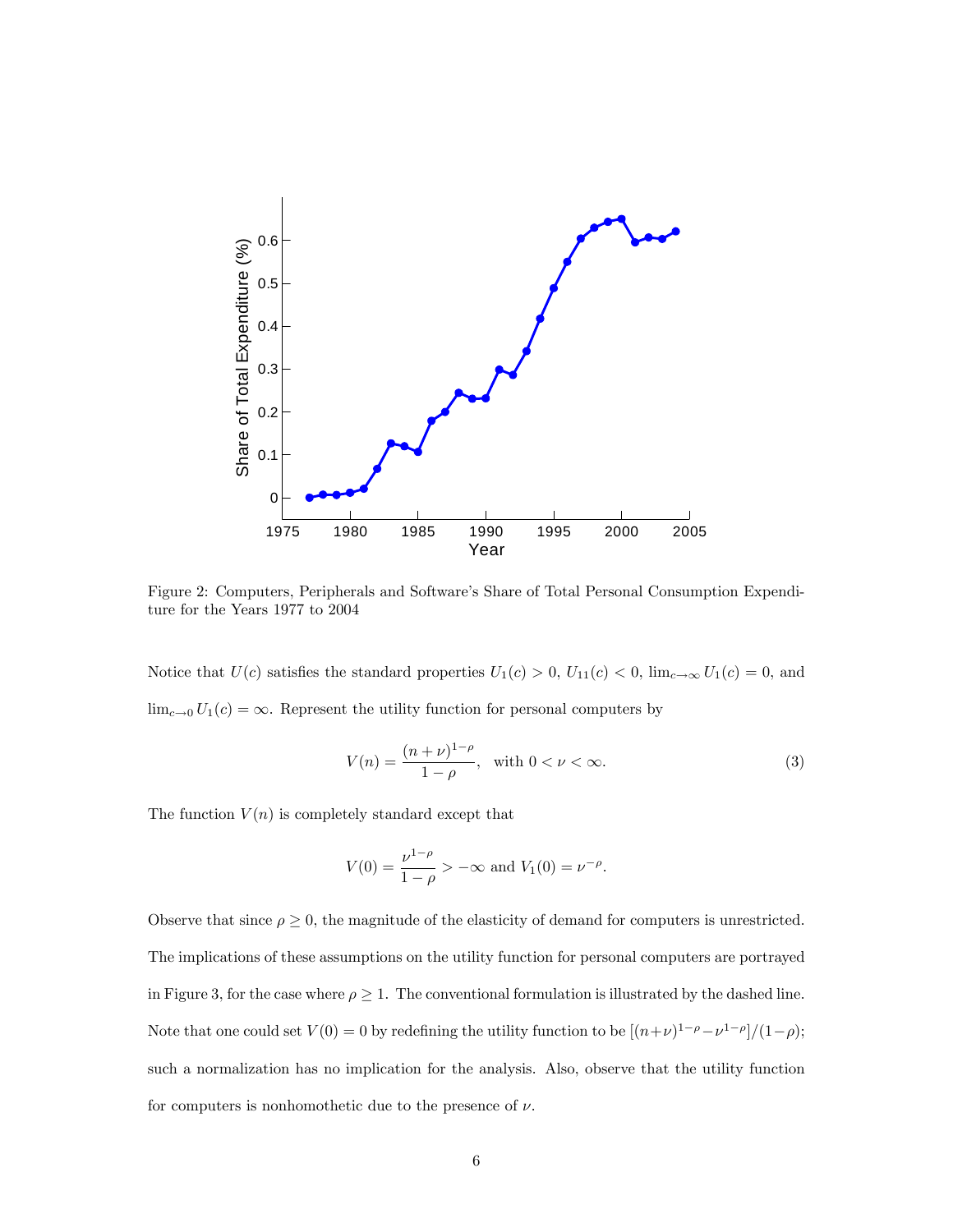

Figure 3: Tastes for Computers when  $\rho \geq 1$ –Model and Conventional Formulation (dashed line)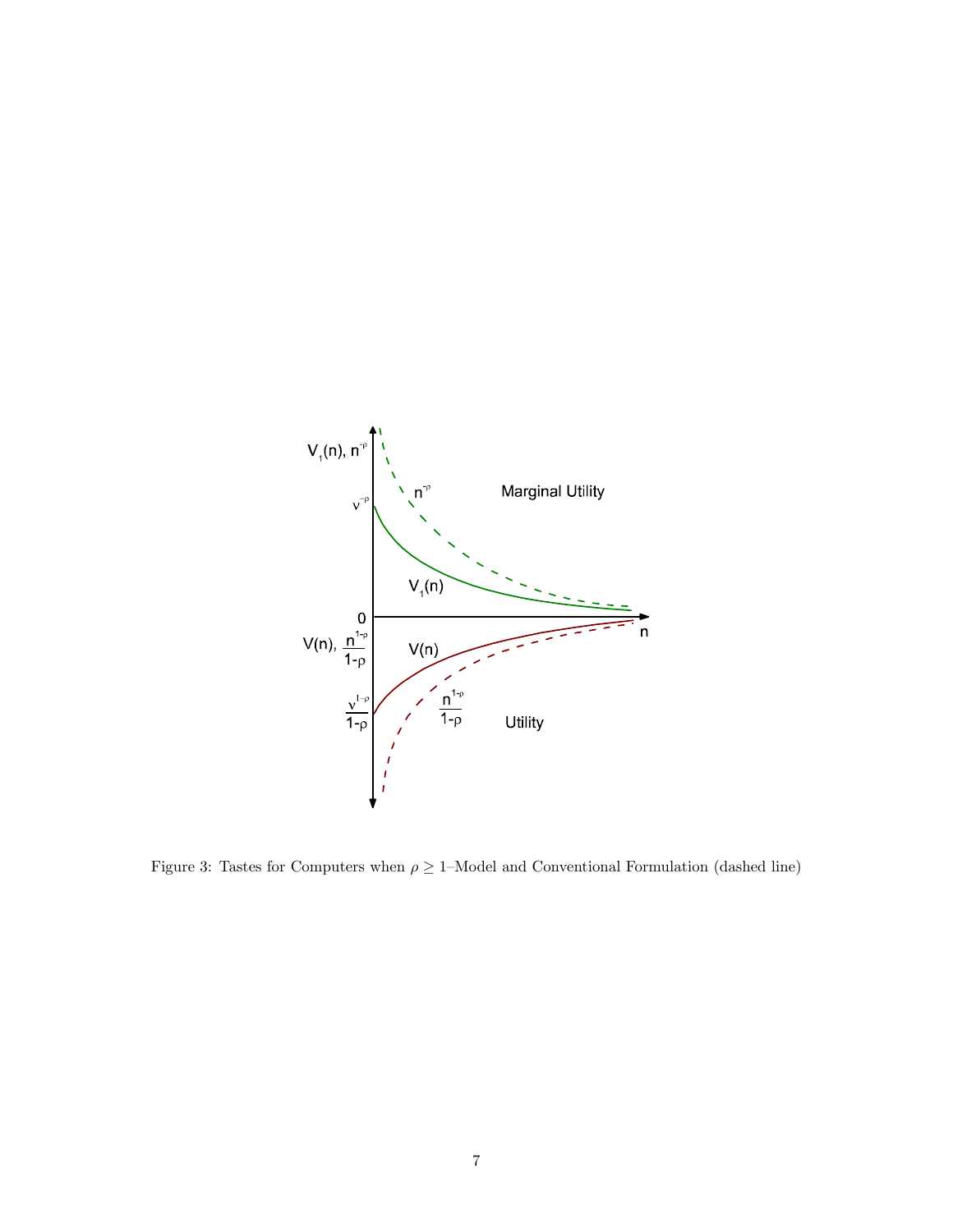The individual's static maximization problem will read

$$
w \equiv W(y, p) = \max_{c, n} [\theta U(c) + (1 - \theta)V(n)],
$$
\n(4)

subject to his budget constraint

$$
c + pn = y,\tag{5}
$$

and the non-negativity conditions

$$
c, n \geq 0.
$$

Note that  $W(y, p)$  represents the person's indirect utility function, which gives his maximal level of welfare at the income level  $y$  when he faces the price for computers  $p$ . The non-negativity constraint on c will never bind and can be safely disregarded, because  $\lim_{c\to\infty} U_1(c) = 0$ . Since the marginal utility of zero computers is finite, the solution to the individual's maximization problem could be at a corner where  $n = 0.3$ 

The solution to the above problem can be obtained by using the budget constraint (5) to substitute out for c in the objective function  $(4)$  and then maximizing with respect to n. This leads to the Kuhn-Tucker conditions

$$
\theta(y - pn)^{-\rho}p - (1 - \theta)(n + \nu)^{-\rho} \ge 0, n \ge 0, \text{ and } \left[\theta(y - pn)^{-\rho}p - (1 - \theta)(n + \nu)^{-\rho}\right]n = 0.
$$
 (6)

The equations in (6), in conjunction with the budget constraint (5), determine the demand functions for c and n:

$$
c = C(y, p) = \begin{cases} y, & \text{if } p \ge \widehat{P}(y) \equiv \frac{1-\theta}{\theta} \nu^{-\rho} y^{\rho}, \\ \frac{y + p\nu}{1 + [(1-\theta)/\theta]^{1/\rho} p^{(\rho-1)/\rho}}, & \text{if } p < \widehat{P}(y), \end{cases}
$$
(7)

<sup>&</sup>lt;sup>3</sup> Utility functions of the form  $U(c) = (c+\psi)^{1-\rho}/(1-\rho)$  have been used in macroeconomics before. For instance, Chatterjee (1994) and Rebelo (1992) employ such utility functions to model savings behavior. When  $\psi < 0$ , so that there is a subsistence level of consumption, savings will be small at low levels of income. Kongsamut, Rebelo and Xie (2000) study long-run sectoral reallocations using such a utility function within the context of a multisector growth model. When  $\psi < 0$  a good will have an income elasticity less than one. Alternatively, if  $\psi > 0$  then the income elasticity is greater than one. In these analyzes when  $\psi > 0$  the constraint that  $c \ge 0$  is not imposed; it isn't required for the purposes at hand. One could think about  $\psi > 0$  as representing some non-market production of the good in question that can be sold (implying  $c < 0$ ) so that only  $c + \psi$  needs to be non-negative. Note that with this interpretation some positive quantity of the good  $c + \psi > 0$  will always consumed. By contrast, the constraint in the current context is necessary. It is what leads to no computers being purchased when the price is high enough.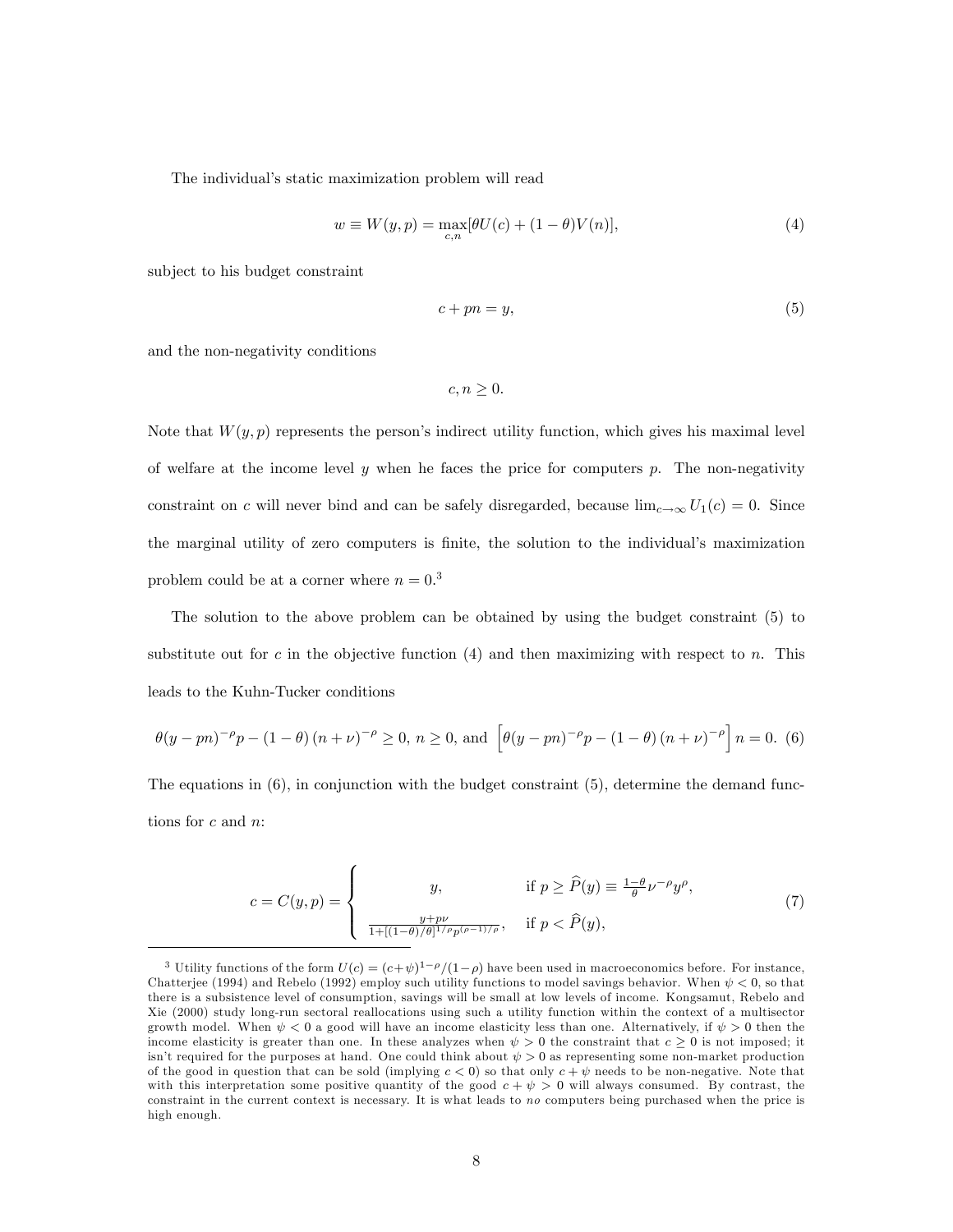and

$$
n = N(y, p) = \begin{cases} 0, & \text{if } p \ge \hat{P}(y), \\ \frac{y + p\nu}{p + [(1 - \theta)/\theta]^{-1/p} p^{1/p}} - \nu, & \text{if } p < \hat{P}(y). \end{cases}
$$
(8)

Observe from (8) that for any given income level, y, there exists a threshold price,  $\hat{P}(y)$ , such that the optimal expenditure on computers will be zero whenever  $p \geq \hat{P}(y)$ . The price  $\hat{P}(y)$  coincides with Hick's  $(1940)$  virtual price. It is the minimum price that sets the demand for n equal to zero, or is the price at which the demand curve for  $n$  will touch the vertical axis. This threshold price is increasing in income. This implies that along a falling price path the rich will buy the good before the poor do. Finally, note that the demand curve given by (8) is not of a form that an applied economist would typically estimate.

Last, suppose that computers can be produced from final output according to the production function

$$
n = zo,
$$

where  $\sigma$  is the use of output in computer production and  $z$  is the level productivity in the computer sector. Under this assumption the price of computers is simply given by  $p = 1/z<sup>4</sup>$ . Thus, the decline in the price of computers over time can be identified with exogenous technological progress in the production of computers. It is hard to comprehend how the observed astonishing 25 percent annual price decline can be anything else.

#### 3.1 Welfare Gain

What is the welfare gain to consumers in 2004 from the invention of personal computers and the fall in their relative price since 1977? The welfare gain will be measured in terms of both the equivalent and compensating variations.

First, suppose it is the year 2004 and computers have never been invented. As is readily

<sup>&</sup>lt;sup>4</sup> Imagine that final consumption and computers are both produced using capital and labor in line with Cobb-Douglas production technologies. If labor's share is the same in both sectors it then follows that general consumption and computers can be effectively transformed between each other using a linear technology of the form postulated above.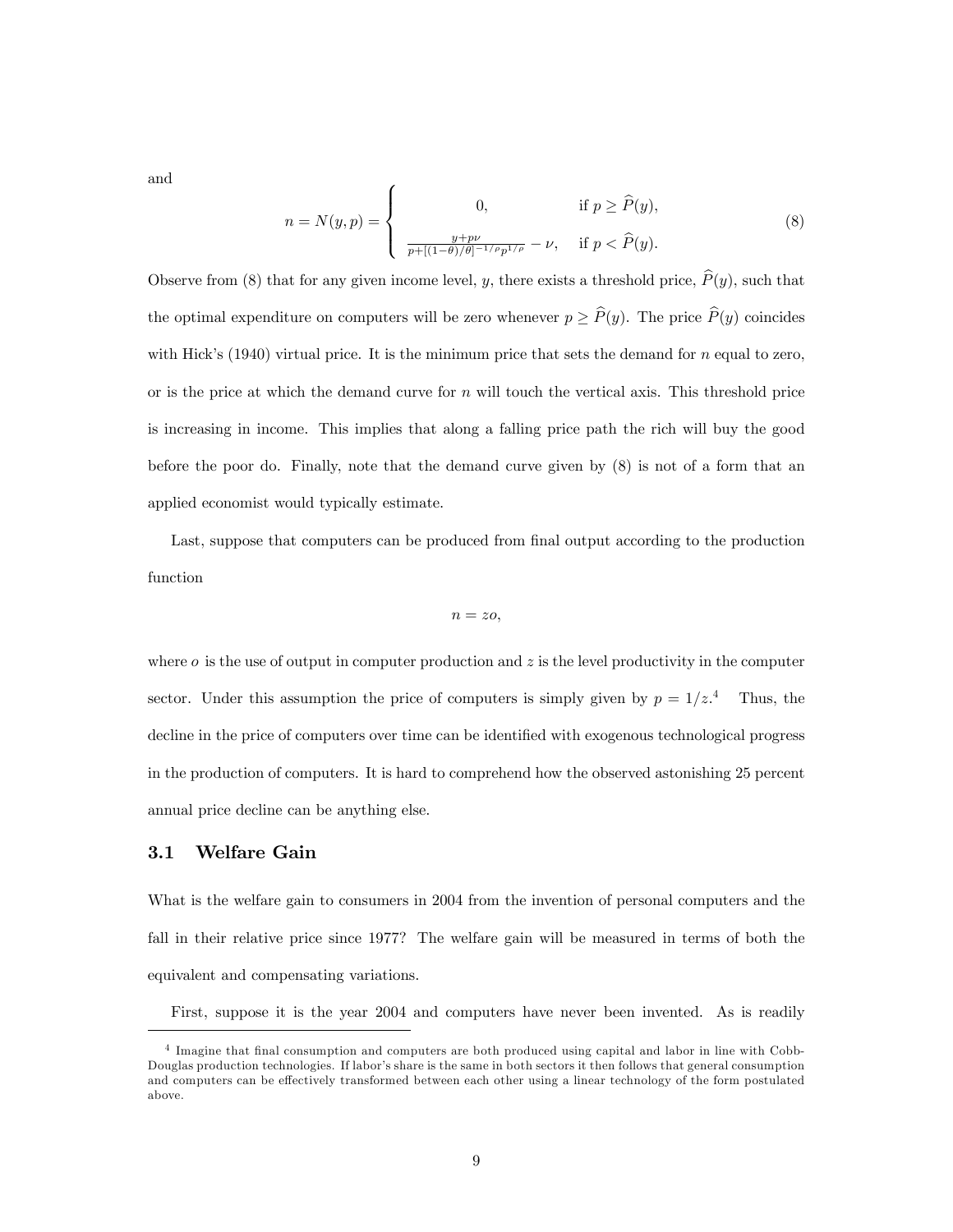apparent from (8), this is the same as assuming that computers exist but sell at some prohibitively expensive price, say  $p = \infty$ . How much more income would you have to give to the consumer so that his welfare level without computers is equivalent to the one he obtained with them? This is the equivalent variation. Let  $\lambda_{EV}$  be the additional income required, measured as a percentage of actual 2004 income,  $y_{2004}$ . When computers do not exist the person will spend his entire income on the aggregate market good. His maximal utility will be

$$
W((1+\lambda_{EV})y_{2004},\infty) = \theta \frac{[(1+\lambda_{EV})y_{2004}]^{1-\rho}}{1-\rho} + (1-\theta) \frac{\nu^{1-\rho}}{1-\rho}.
$$
 (9)

In the year 2004 the consumer actually did purchase computers at the price  $p_{2004}$ . Assuming that he undertook his purchases optimally, his indirect utility function specifies a welfare level of  $W(y_{2004}, p_{2004}).$ 

The equivalent variation is determined, when it exists, by solving the following equation for  $\lambda_{EV}$ :

$$
W((1 + \lambda_{EV})y_{2004}, \infty) = W(y_{2004}, p_{2004}) \equiv w_{2004}.
$$
 (10)

That is, the equivalent variation,  $\lambda_{EV}$ , renders the individual indifferent between consuming (1+  $\lambda$ )y<sub>2004</sub> of the market good, c, and zero computers, on the one hand, and consuming his actual 2004 consumption bundle when computers exist and are available at 2004 prices, on the other. Using equation  $(9)$  in  $(10)$  yields

$$
\lambda_{EV} = \frac{\left[ (1 - \rho) W(y_{2004}, p_{2004}) - (1 - \theta) \nu^{1 - \rho} \right]^{\frac{1}{1 - \rho}}}{\theta^{\frac{1}{1 - \rho}} y_{2004}} - 1.
$$

Notice that the equivalent variation can be computed given data on total expenditures and prices, and estimates of the three preference parameters,  $\nu$ ,  $\theta$ , and  $\rho$ .

The second measure of welfare that will be considered is the compensating variation. The compensating variation is similar to the equivalent variation. In fact, for quasi-linear preferences the two are equivalent. The compensating variation is the amount of income that would have to be taken from the consumer in 2004 to give him the level of welfare that he would have realized if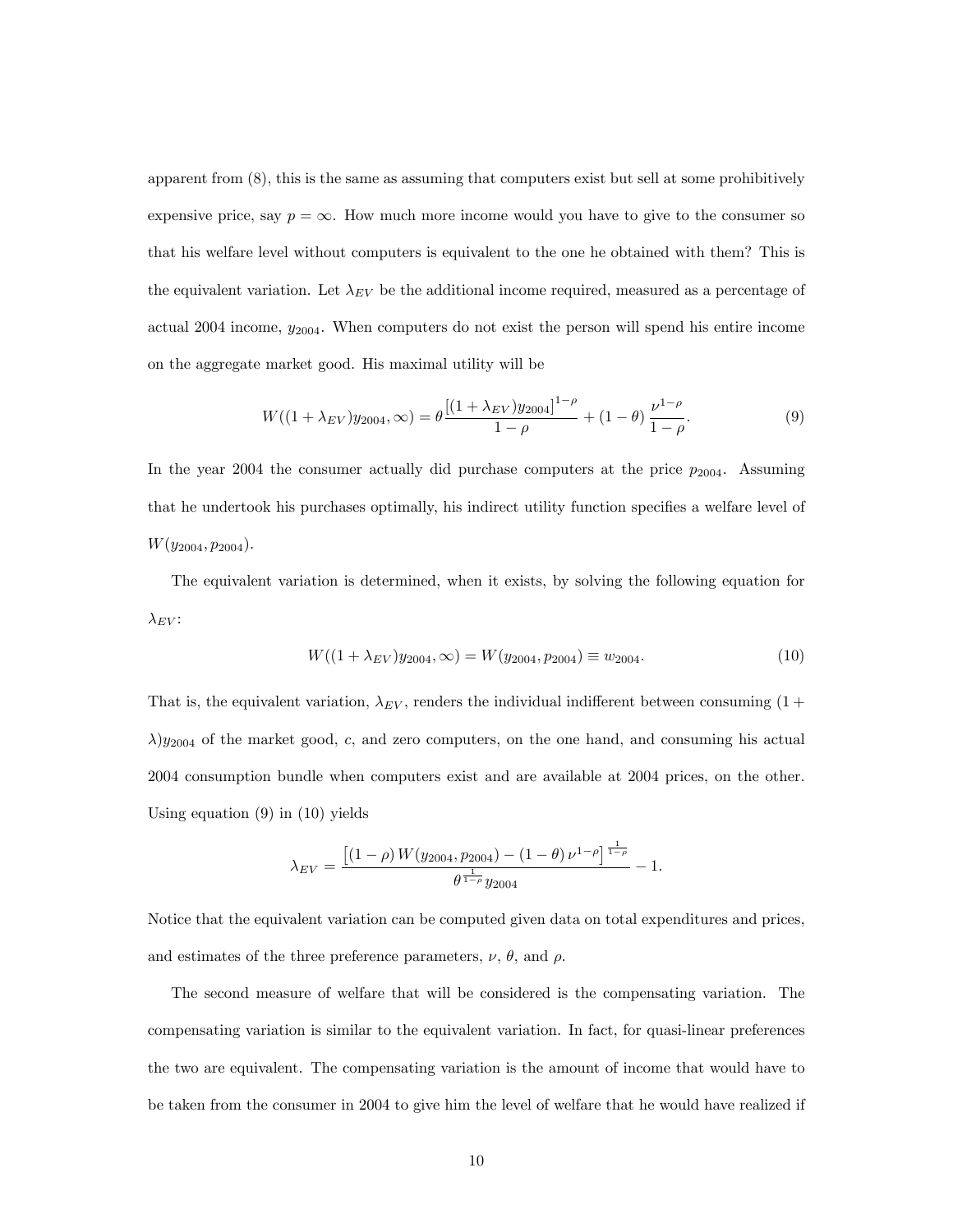computers had never been invented. Denote the compensating variation, measured as a percentage of the agent's 2004 income level, by  $\lambda_{CV}$ . The compensating variation,  $\lambda_{CV}$ , solves the equation

$$
W((1 - \lambda_{CV})y_{2004}, p_{2004}) = W(y_{2004}, \infty). \tag{11}
$$

Although  $\lambda_{CV}$  cannot be written explicitly, it is uniquely defined by equation (11) and can be computed numerically, given estimates of the preference parameters in conjunction with the data on prices and expenditures.<sup>5</sup>

#### 3.2 The Measurement of Welfare Gains Using Price Indices

Approximations of the compensating and equivalent variations can be computed from a Tornqvist price index as follows. Define  $E(w, p)$  to be the expenditure function associated with the welfare level  $w$  and the price  $p$  Thus

$$
E(w, p) = \min_{c, n} [c + pn],
$$

subject to

$$
\theta U(c) + (1 - \theta)V(n) = w.
$$

Suppose that the expenditure function can be approximated by a translog function. Then, one can write

$$
E(w, p) \approx \exp(\alpha + \beta \ln p + \kappa \ln p^2 + \psi \ln w + \sigma \ln w^2 + \mu \ln w \ln p). \tag{12}
$$

Under this assumption, approximations of the equivalent and compensating variations of a price decline from  $p_{1977}$  to  $p_{2004}$  can be constructed from the Tornqvist price index,  $P^T$ , using the formulae<sup>6</sup>

$$
\lambda_{EV}^T = 1/P^T - 1 \text{ and } \lambda_{CV}^T = 1 - P^T,\tag{13}
$$

$$
W((1-\lambda_{CV})y_{2004}, p_{2004}) = \frac{[C((1-\lambda_{CV})y_{2004}, p_{2004})]^{1-\rho}}{1-\rho} + \frac{[N((1-\lambda_{CV})y_{2004}, p_{2004}) + \nu]^{1-\rho}}{1-\rho},
$$

where the functions  $C(\cdot)$  and  $N(\cdot)$  are specified by (7) and (8). Also, recall that  $W(y_{2004},\infty)$  is given by (9).

<sup>5</sup> In particular, note that

 $6$  With some abuse of notation, in the discussion below think about  $p_{1977}$  as representing the price of the new good in some initial period and  $p_{2004}$  as giving the price in some final period, etc.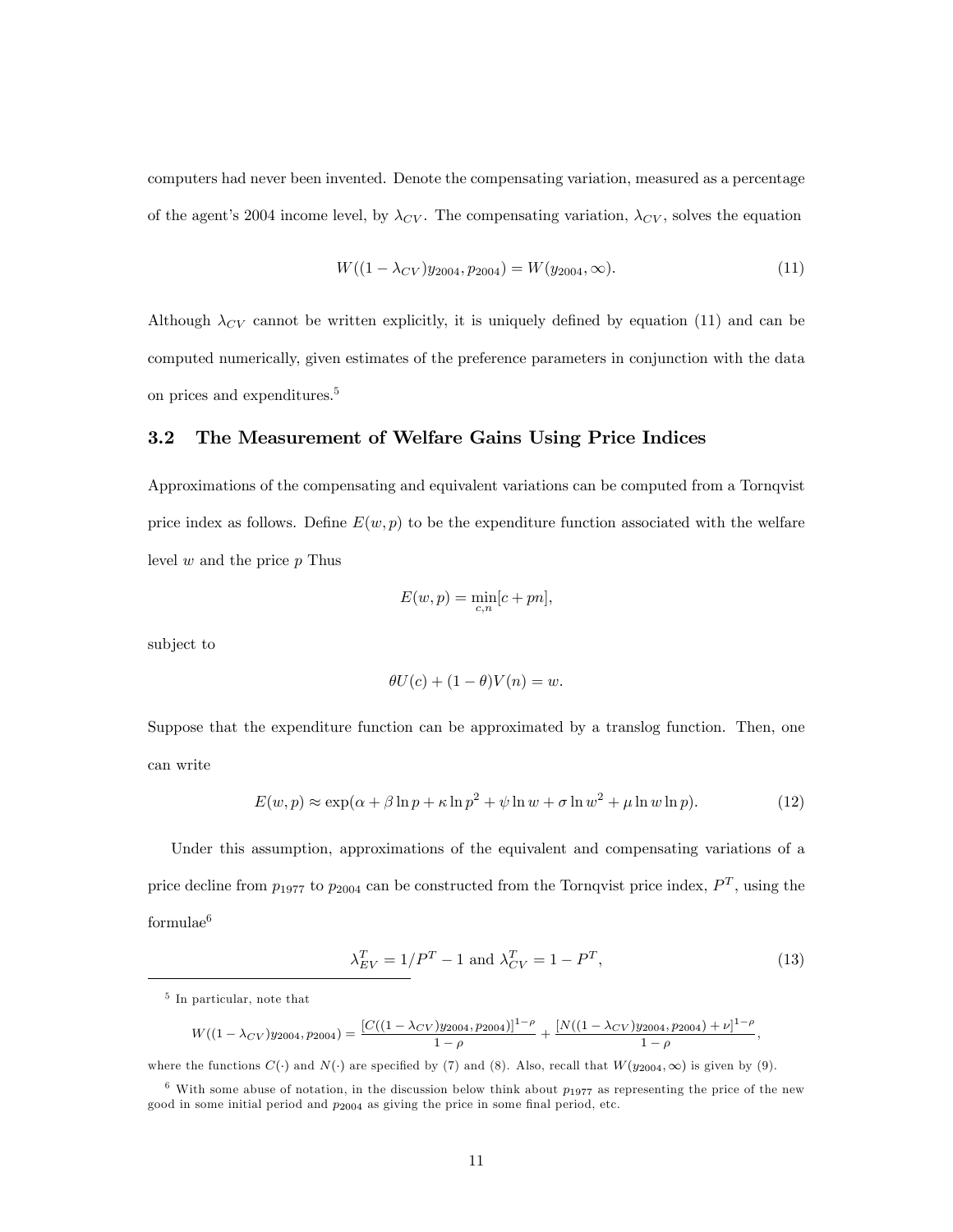where

$$
P^T \equiv \left(\frac{p_{2004}}{p_{1977}}\right)^{(s_{1977} + s_{2004})/2},
$$

and

$$
s_t \equiv p_t n_t/(c_t + p_t n_t)
$$
, for  $t = 1977, 2004$ .

If  $p_{1977}$  is Hick's (1940) virtual price at which demand is zero then  $\lambda_{EV}^T$  and  $\lambda_{CV}^T$  are approximations of the welfare gain from the introduction of the good and its subsequent price decline to  $p_{2004}$ . A magnificent discussion of the theory underlying this approach is given in Diewert (2008). Measures of the equivalent and compensating variation can also be constructed from the Fisher Ideal Price index, at least when the expenditure function can be approximated by a quadratic function–again, see Diewert  $(2008)$ . This works best when the utility function is homothetic, which it is not here.

Interestingly, there may not exist an equivalent variation large enough to compensate a person

living in today to forgo a new good. That is, there is no value for  $\lambda_{EV}$  that will solve (10).

**Lemma 1** Let tastes be given by (2) and (3) and assume that  $\rho \geq 1$ . There are  $p_{2004}$ ,  $y_{2004}$  and  $\nu$ combinations such that there does not exist a  $\lambda_{EV}$  that can satisfy (9); i.e., such that an equivalent variation does not exist.

Proof. First, suppose that

$$
w_{2004} \equiv W(y_{2004}, p_{2004}) > (1 - \theta) \frac{\nu^{1 - \rho}}{1 - \rho}.
$$
 (14)

When this transpires an equivalent variation can not exist because the righthand side of (9) approaches  $(1-\theta)\nu^{1-\rho}/(1-\rho)$  from below as  $\lambda \to \infty$ . But,  $W(y_{2004}, p_{2004}) > (1-\theta)\nu^{1-\rho}/(1-\rho)$ , by assumption. Second, there exist a  $\nu$  such that (14) holds. To see this, note that  $(1-\theta)\nu^{1-\rho}/(1-\theta)$  $(\rho) \rightarrow -\infty$  as  $\nu \rightarrow 0$ . Now, with a little effort, it can be shown that when both goods are consumed  $W(y_{2004}, p_{2004}) = \frac{(y_{2004} + p_{2004}\nu)^{1-\rho}}{1-\rho}$  $1-\rho$  $\begin{bmatrix} 1 & 1 \\ 1 & 1 \end{bmatrix}$  $\frac{1}{1+(\frac{1-\theta}{\theta})^{1/\rho}(p_{2004})^{(\rho-1)/\rho}}\Biggr]^{1-\rho}\biggl[ \theta+(1-\theta)(\frac{1-\theta}{\theta})$ 1  $\frac{1}{p_{2004}})^{(1-\rho)/\rho}$ .

By picking  $p_{2004}$  and  $y_{2004}$  appropriately this expression clearly can be made bigger than  $(1 (\theta)\nu^{1-\rho}/(1-\rho)$ . There are many combinations that can do this. For example,  $W(y_{2004}, p_{2004}) \rightarrow$  $\theta(y_{2004})^{1-\rho}/(1-\rho)$  as  $p_{2004} \to 0$  So, pick  $y_{2004} > [(1-\theta)/\theta]^{1/(1-\rho)}\nu$  for some small  $p_{2004}$ .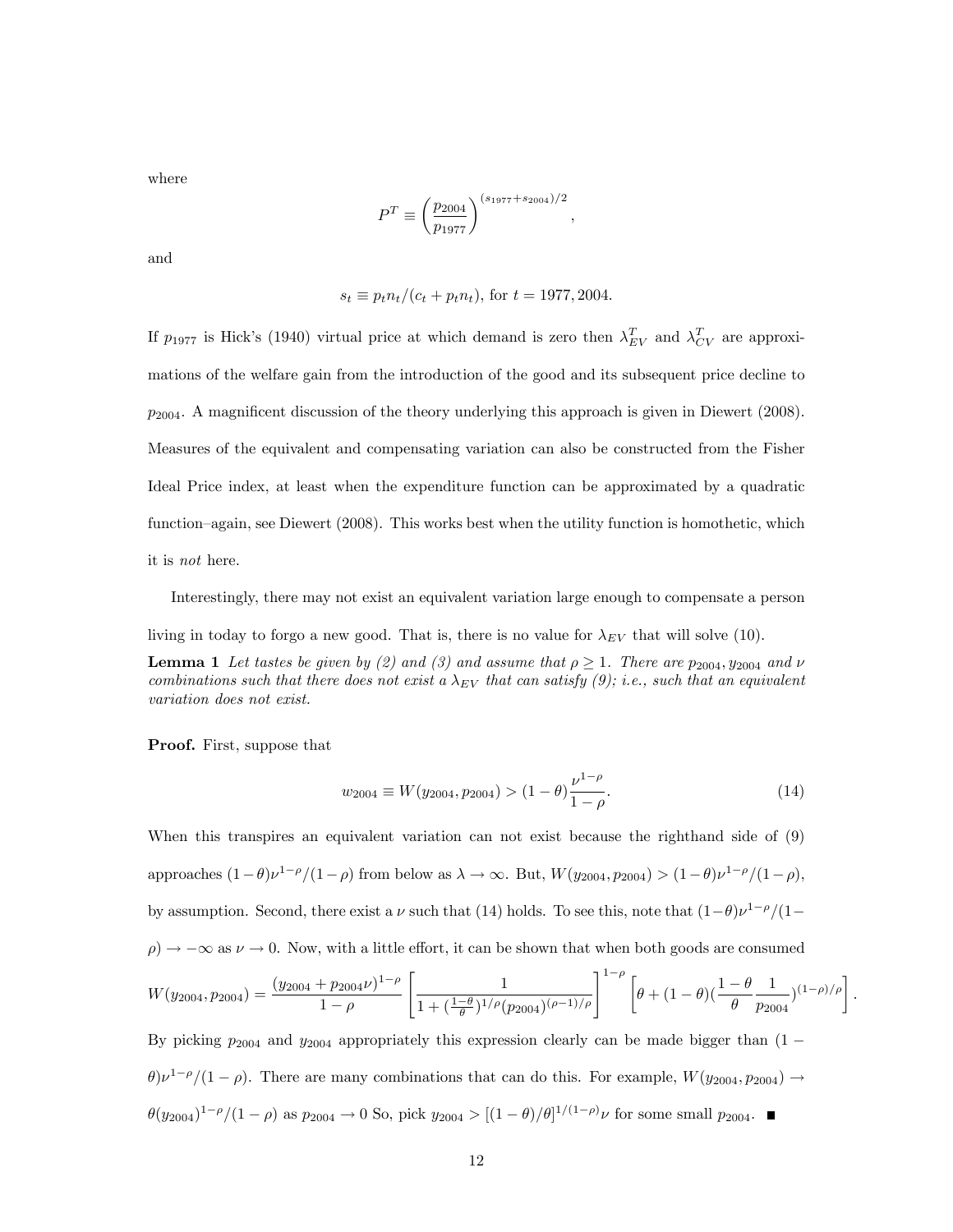If the situation described in the Lemma happens, the theory underlying the use of price indices to measure welfare changes breaks down. This occurs because, when the equivalent variation does not exist, the expenditure function is not well approximated by either quadratic or translog functions.

**Corollary 1** There are  $p_{2004}$ ,  $y_{2004}$  and  $\nu$  combinations such that the the expenditure function,  $E(w, p)$ , cannot be adequately approximated by either translog or quadratic functions.

**Proof.** In line with the lemma, pick combinations for  $p_{2004}$ ,  $y_{2004}$  and  $\nu$  such that an equivalent variation does not exist. Now, suppose that the expenditure function can be approximated by a translog function in line with (12). Under this assumption, the equivalent variation of a price decline from Hick's (1940) virtual price  $p^* \equiv P(y_{2004})$  to  $p_{2004}$  is given by

$$
\lambda_{EV} = E(w_{2004}, p^*)/y_{2004} - 1
$$
  
\n
$$
\approx (\alpha + \beta \ln p^* + \kappa \ln (p^*)^2 + \psi \ln w_{2004} + \sigma \ln w_{2004}^2 + \mu \ln w_{2004} \ln p^*)/y_{2004} - 1.
$$

Clearly,  $\lambda_{EV}$  given by the formula above is finite, a contradiction. The argument for the quadratic

function is the same.  $\blacksquare$ 

**Remark 1** The argument can be extended to the case of a low initial demand at some high price. Set  $p_{1977}$  at Hick's (1940) virtual price,  $\hat{P}(y_{2004})$ , so that  $p_{1977} \equiv \hat{P}(y_{2004})$ . This is the minimum price that sets the demand for the new good equal to zero as defined in  $(7)$ . By continuity, when the equivalent variation does not exist, the expenditure function cannot be well approximated for any price  $p < p_{1977}$  that is close enough in value to  $p_{1977}$ . But, for these p's the demand for the new good,  $N(y_{2004}, p)$ , will be small but positive.

While in some cases the use of the Tornqvist price index to calculate measures of the welfare gains from new goods may work well, the above discussion is not merely a theoretical curiosity. As will be seen below, while the Tornqvist price index approach provides a reasonable approximation of the welfare gain from the introduction of computers, it does not work well for electricity.

## 4 Quantitative Experiment

The task is to compute the welfare gain to consumers in 2004 due to the invention of the PC in 1977 and the subsequent decline in its price? In order to compute this, information about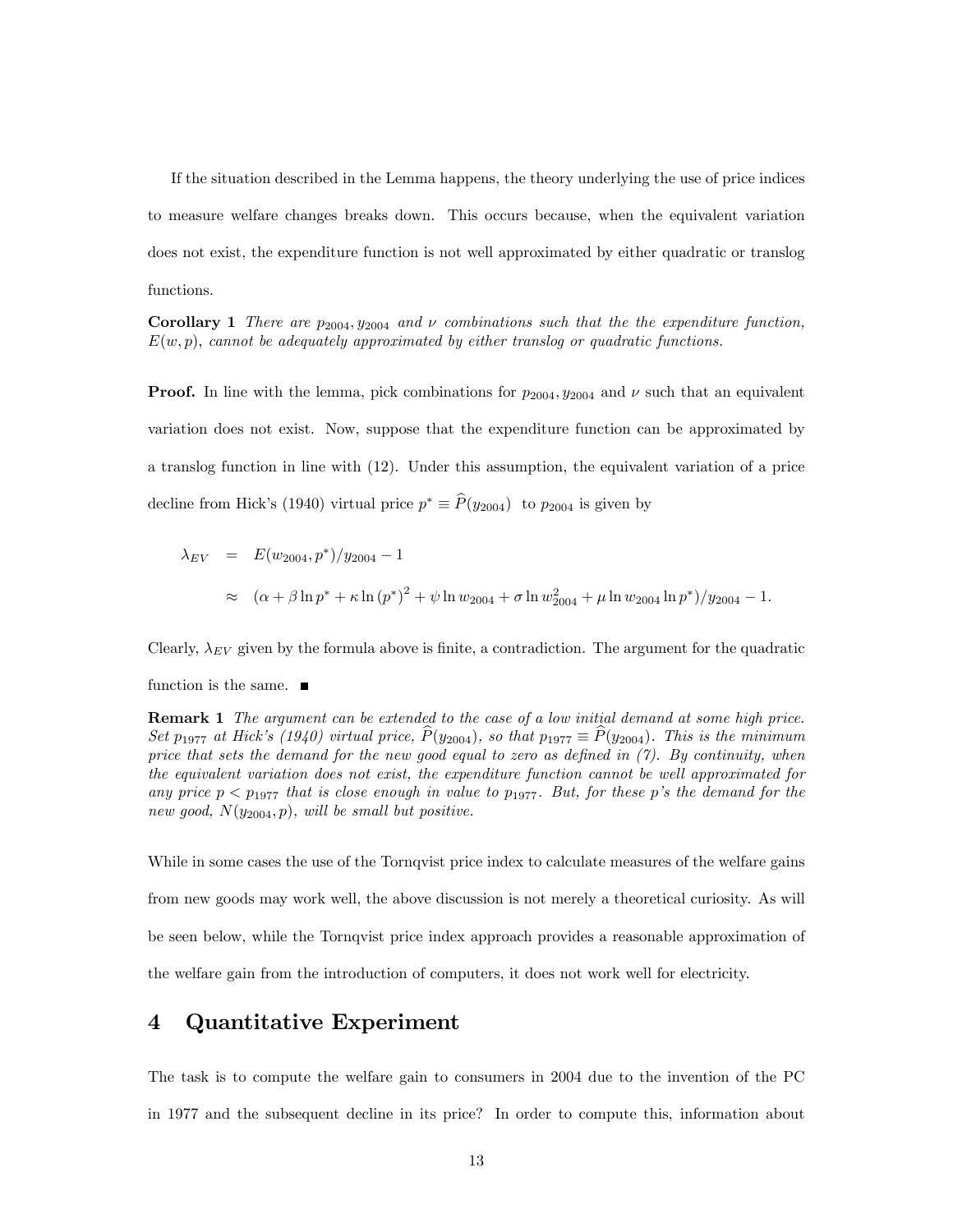appropriate values for the preference parameters must be obtained. There are three preference parameters to pin-down: the coefficient of relative risk aversion,  $\rho$ , the weight on utility from aggregate market consumption net of computers,  $\theta$ , and the parameter  $\nu$  which is important for specifying the marginal utility of zero computer consumption. These parameters are determined using the following calibration/estimation procedure.

To begin with, for each year t between 1977 and 2004 let  $\mathbf{p}_t$  represent the quality-adjusted price of computers relative to aggregate market consumption net of computers, and  $y_t$  denote total expenditure at date t in the data. Similarly, let  $\mathbf{n}_t$  be the aggregate quantity of qualityadjusted computers purchased. The price and expenditure data is taken from the BEA–see the data appendix for more detail. The BEA adjusts these series, using hedonic price methods and other techniques, for the quality improvement in computers, peripherals, and software that occurs over time. Out of the 16.5 percent annual decline in the quality-adjusted prices for PCs that occurred between 2001 and 2005, Wasshausen and Mouton (2006) report that 11.5 percent was due to quality adjustment and 4.9 percent was attributable to changes in unit value. Given the quality adjustment that the BEA does to the data, think about  $n_t$  as representing the quantity of computers denominated in some sort of standardized unit. Figure 1 shows the PC price and quantity indices.<sup>7</sup> Next, note that given values for the preference parameters the model's prediction for the quantity of computers consumed at some date t,  $\hat{\mathbf{n}}_t$ , can by computed by plugging the corresponding price and income levels,  $\mathbf{p}_t$  and  $\mathbf{y}_t$ , into the demand functions specified by (8) to obtain  $\hat{\mathbf{n}}_t = \mathbf{N}(\mathbf{y}_t, \mathbf{p}_t)$ . These demand functions also depend on the model's underlying parameters,  $\rho$ ,  $\theta$ , and  $\nu$ . Denote this mapping from the preference parameters to the prediction for the quantity of computers consumed by  $\hat{\mathbf{n}}_t = \Re(\rho, \theta, \nu; \mathbf{y}_t, \mathbf{p}_t).$ 

Finally, the preference parameters are determined by minimizing the sum of the squares of

<sup>7</sup> Berndt and Rapport (2001) report quality-adjusted price declines for desktop and mobile PCs. For the period 1976 to 1999, they found that their prices fell somewhere between 25 and 27 percent a year. This is similar to the 25 percent calculated here using the BEA data for the period 1977 to 2004. Pakes (2003) Önds that his hedonic index yields an average price decline of 16 percent for the 1995 to 1999 sub-period. This compares with 16 percent obtained using the BLS's hybrid method for the CPI and 22 percent for the PPI.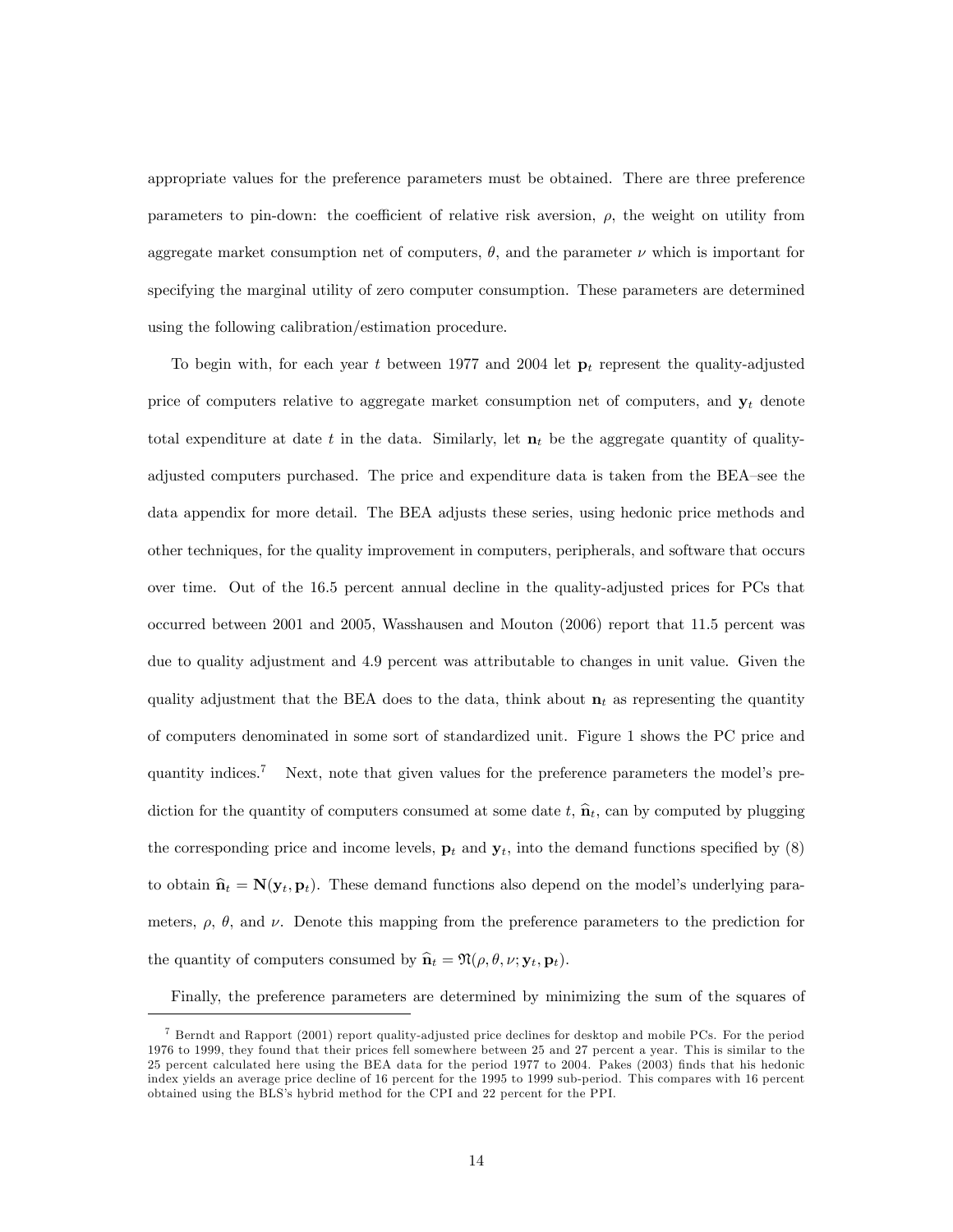the difference between the logarithm of the quantity of computers purchased as observed in the data and the logarithm of the quantity consumed as predicted by the model over the period 1977 to 2004. This estimation is undertaken subject to a constraint that will be discussed now. The BEA reports that a zero quantity of computers (probably some trivial amount) was consumed in 1977 while they were available at a positive price. Very small amounts are reported in the years immediately after 1977. In order to track accurately the small amounts of computer consumption in the early years a restriction will be imposed on the estimation that predicted purchases of computer in 1977 must be zero. In other words, the parameters are chosen by solving

$$
\min_{\rho,\theta,\nu} \sum_{t=1977}^{2004} [\ln \mathbf{n}_t - \ln \mathfrak{N}(\rho,\theta,\nu;\mathbf{y}_t,\mathbf{p}_t)]^2,
$$

subject to

$$
\mathfrak{N}(\rho,\theta,\nu;\mathbf{y}_{1977},\mathbf{p}_{1977})=0.
$$

Essentially, one can think of the constraint as identifying  $\nu$ .

The calibration/estimation procedure results in a value for  $\rho$  of 0.326, a value for  $\theta$  of 0.994, and one for  $\nu$  of  $4 \times 10^{-5}$  The values are reasonable. The value for  $\rho$  suggests that computers and general consumption goods are substitutes. This makes sense given that computers and their accessories have substitued for a variety of other goods such as calcultors, typewriters, stationary, travel agents, photo albums, etc. At high levels of expenditure, the coefficient  $1-\theta$  is approximately computer's share of total expenditure. In 2004 this was exactly 0.006, so that the share of general goods in spending was 0.994. Last,  $\nu$  is only 0.005 percent of the quantity of computer purchases in 2004. The model's prediction for the logarithm of the quantity of computers demanded along with the logarithm of the quantity consumed from the data are given in Figure ??. As can be seen, the model fits the data remarkably well. The  $R^2$  is 0.9813.

Plugging the parameter values and the 2004 data into the formulas for the equivalent and compensating variations yields an equivalent variation of 2:14 percent and a compensating variation of 2.19 percent. This compares with Hausman's (1996) estimate of 0.002 percent due to the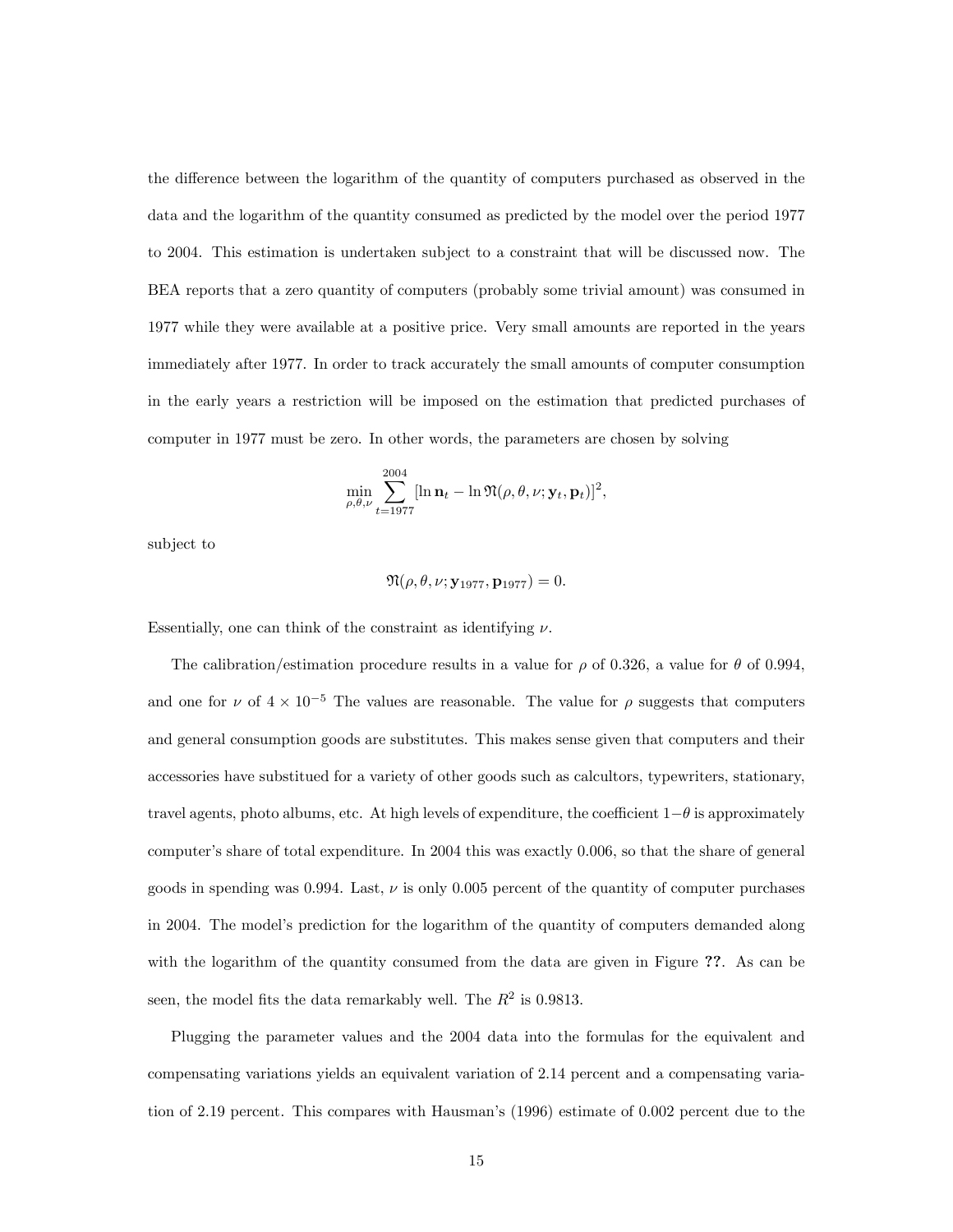

Figure 4: Log Quantity Indexes for Computers, Peripherals, and Software for the Years 1977 to 2004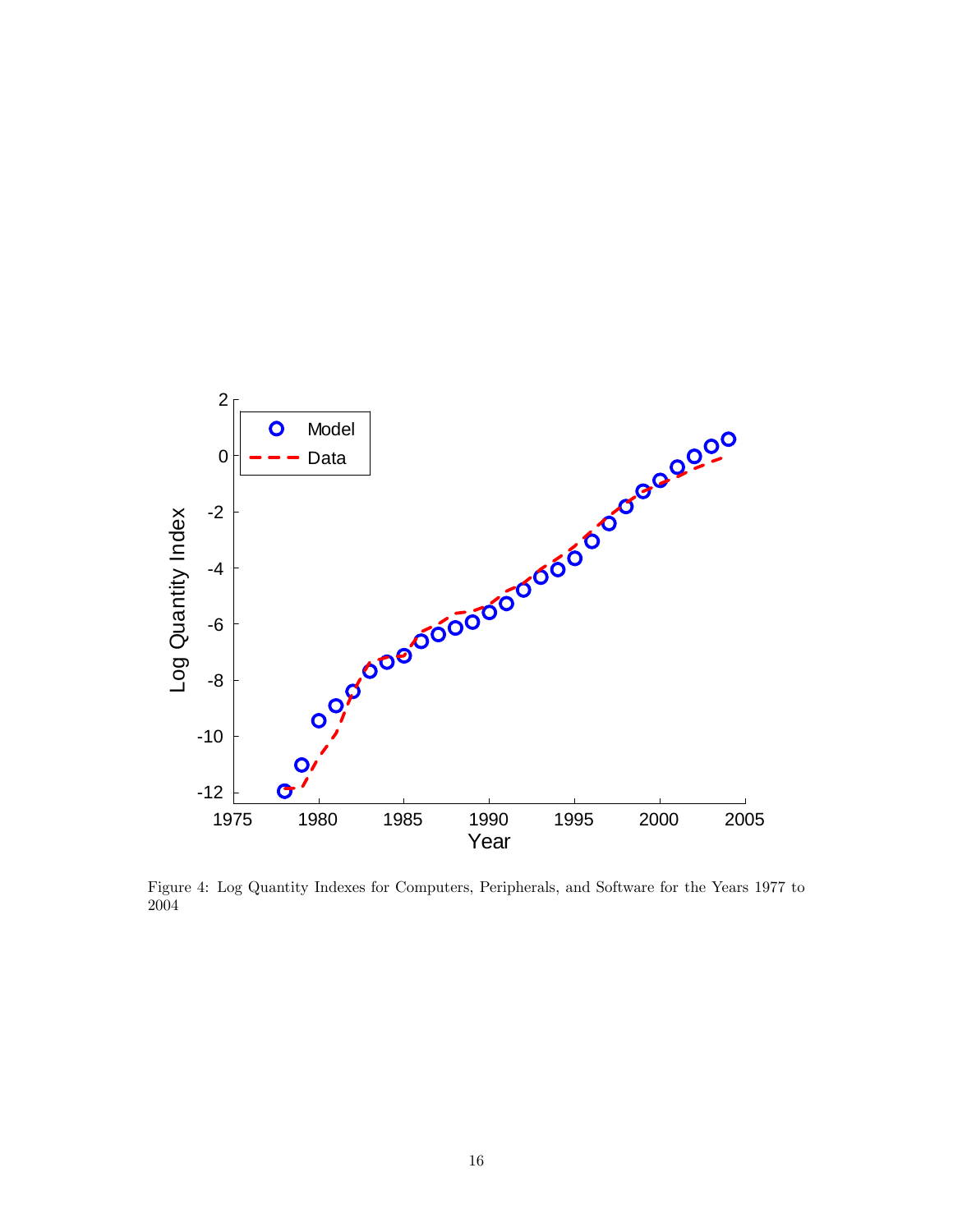introduction of Apple-Cinnamon Cheerios, which is a minor product innovation. Petrin (2002) reports a welfare gain of 0:029 percent associated with the advent of the minivan, a more substantive product. A much smaller fraction of the population owns minivans as compared with computers, though. Furthermore, this product has not seen the remarkable price decline that computers have. In a similar vein, Goolsbee and Petrin  $(2004)$  find a 0.035 percent gain tied to the genesis of satellite TV. The current estimate is far below Goolsbee and Klenowís (2006) one of 26:8 percent resulting from the internet, at least when the model is interpreted literally. They note that with the isoelastic utility function they choose "the utility from the first units" of consumption is so high" that the welfare gains will be large.<sup>8</sup> As was mentioned, Goolsbee and Klenow (2006) present an alternative, smaller, estimate (their preferred one) based upon a linearized leisure demand curve to reduce the sensitivity of the welfare gain estimate to this region of the utility function.

Hausmanís (1999) approximate demand measure of the welfare gain from the introduction of a new good is  $0.5\times$  (share of new good in expenditure)/(price elasticity of demand). The time series data for computer consumption suggest a price elasticity of 1:83. This implies that a 10 percent increase in the quality-adjusted price of computers will result in a 18 percent decrease in demand. Taking their 2004 expenditure share of 0:006 (one of the larger values recorded as can be seen from Figure 2) suggests a welfare gain of only 0:16 percent. As was mentioned, Hausman (1999) states that his approximate demand measure is best interpreted as a lower bound on the welfare gain. It is a far cry from the true value that obtains if tastes take the form specified in  $(1)$ with the estimated parameter values. The small number obtained from Hausman's approximation procedure results from the fact that computers constitute a small share of expenditure. Yet, they

<sup>8</sup> Modelling the consumption of internet services is trickier than other goods, as the paper makes clear. Most consumers purchase internet services at a fixed monthly price. Therefore, they can use as much of the services in a month as they desire. The limiting factor is the amount of time that a individual wants to spend on the internet. This is why Goolsbee and Klenow (2006) estimate the demand for the internet by relating the time spent using the product to the opportunity cost of time, an innovative idea. Modifying the utility function to bound the marginal utility of internet services at zero consumption would lower the welfare estimate. It may also help to explain Goolsbee and Klenowís (2006) fact that 37 percent of people were not on line. Putting more concavity in the utility function at high levels of consumption would help lower the welfare estimate as well.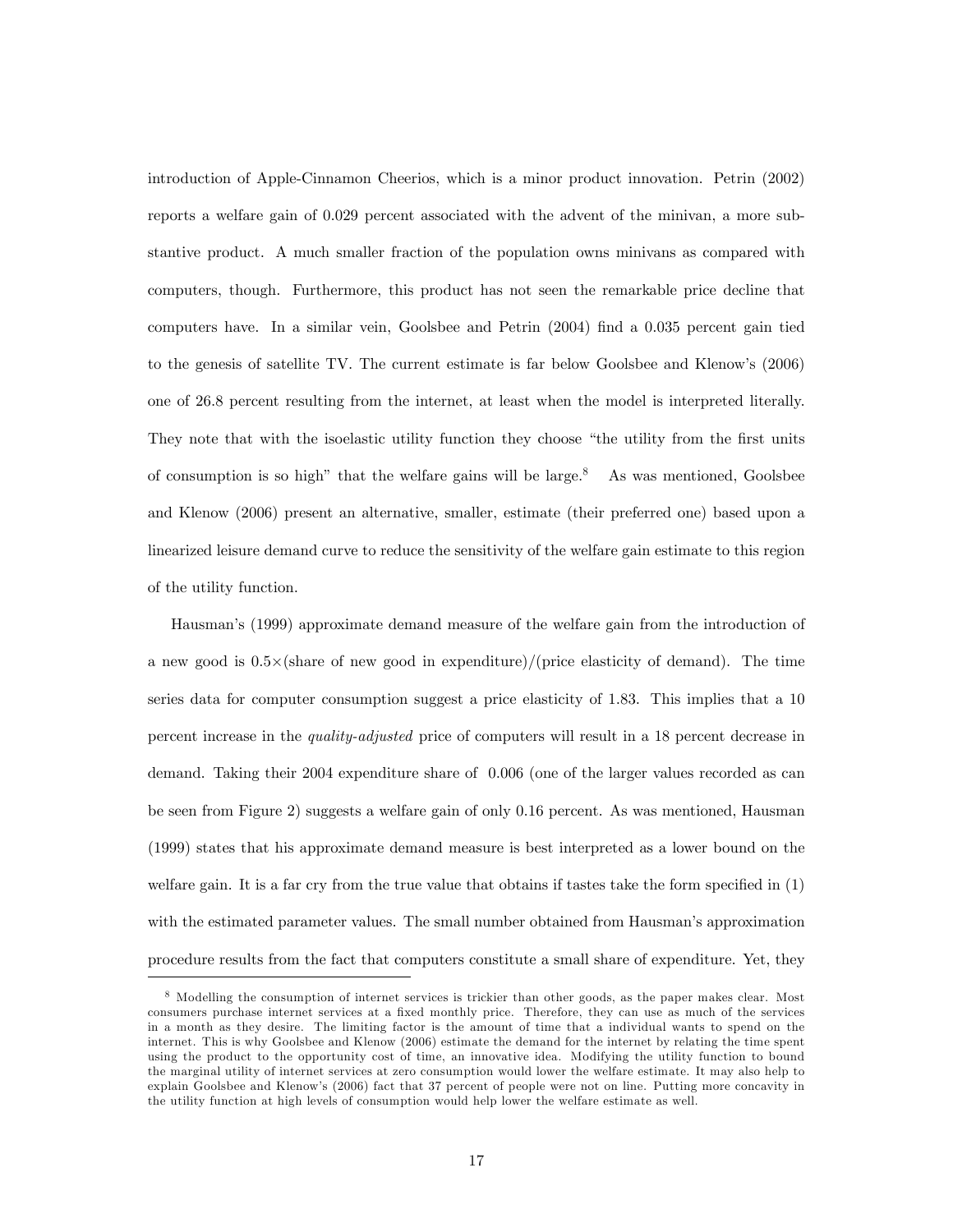still are important in generating utility. His linear demand approximation method is likely to perform better for the introduction of more minor products, such as Apple-Cinnamon Cheerios, which can be viewed as a small change from the status quo. In fact, Hausman's measure performs worse than welfare measures obtained using the Tornqvist price index, as given by (13). The index performs well yielding estimates of 2:07 and 2:03 percent for the equivalent and compensating variations respectively. The Fisher Ideal Price index does not work well in this situation, yielding estimates or 137 and 58 percent.<sup>9</sup>

### 4.1 Some Sensitivity Analysis

Given the outstanding fit of the model to the data, room for an improved estimation would appear to be small. One could try generalizing the utility function over general goods consumption and computers. Specifically, assume that the utility functions for general goods consumption and computers have different degrees of curvature:

$$
U(c, n) = \theta \frac{c^{1-\rho}}{1-\rho} + (1-\theta) \frac{(n+\nu)^{1-\gamma}}{1-\gamma}, \text{ with } 0 \le \theta \le 1 \text{ and } \rho, \gamma \ge 0.
$$

Calibrating this modified version of the model using the procedure described above yields  $\theta = 0.97$ ,  $\rho = 1.8, \gamma = 0.76$  and  $\nu = 4 \times 10^{-5}$ . The equivalent and compensating variations under this version of the model turn out to be 3:3 and 3:2 percent of 2004 consumption, respectively. The upshot of the above analysis is that it may be best to view that the welfare gain from PC's as lying in the range of 2.14 to 3.3 percent.

The analysis above shows that a simple model of a representative consumer with a slight modification to the standard isoelastic utility function can lead, using a straightforward calibration/estimation procedure and aggregate data, to a reasonable measure of the welfare gain realized from the introduction of PCs. A few words of caution are in order, however. First, since the para-

<sup>&</sup>lt;sup>9</sup> This price index is the geometric mean of the Laspeyres and Paasche prices indices. The Laspeyres price index is given by  $(c_{1977} + p_{2004}n_{1977})/(c_{1977} + p_{2004}n_{1977}) = 1$ , because the initial consumpton of computers is zero so that  $n_{1977} = 0$ . The Paasche index is defined as  $(c_{2004} + p_{2004}n_{2004})/(c_{2004} + p_{1997}n_{2004})$ , which is a small number given the rapid decline in the price of computers; i.e.,  $p_{1997}$  is very high relative to  $p_{2004}$ . Thus, the Fisher Ideal Price Index shows an extremely steep decline.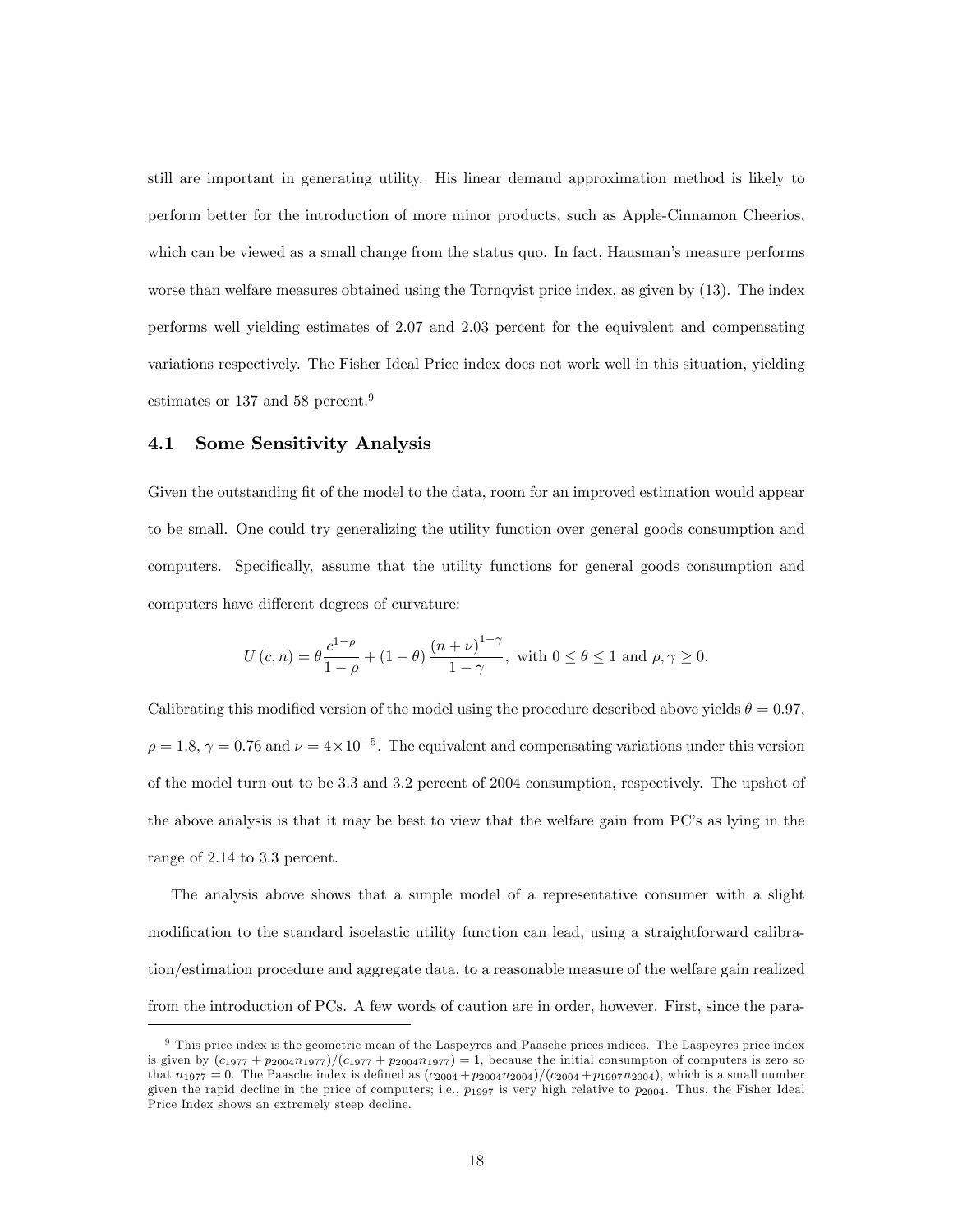meter values are not determined through a statistical estimation, the analysis is silent on standard errors and other tests of the model. Second, the welfare measures are conditional on the parametric form chosen for utility. This is a problem that many econometric approaches suffer from as well. On the latter point, there may be nonseparabilities in utility between computers and other specific goods. For example, Gloosbee and Klenow (2006) assume that internet services and leisure are Edgeworth-Pareto complements in the utility function. This could be true of computers more generally, of course. Think about playing computer games. Internet services could also be an Edgeworth-Pareto substitute with housework, if they can be used to reduce time spent on chores such as paying bills, shopping, etc. Gloosbee and Klenow (2006) also mention that there may be spillover effects across consumers that are important for household computer adoption. Entering a network externality into tastes may provide another route for modelling the low initial demand for computers. More sophisticated specifications of tastes would probably require more data in order to estimate the structure well, such as the time-use data used by Gloosbee and Klenow (2006).

### 4.2 Electricity, another new good

The method outlined above is a reasonable and simple way to estimate the welfare gain from the invention of, and advancements in, major new goods whose price decreases over time are primarily driven by technological progress. One of the most important innovations in modern history is electricity. Following the same approach that was used for computers, the welfare gain is computed from the invention of electricity and the subsequent technological improvements that led to a decrease in its price. The model with electricity is calibrated using price and expenditure data for electricity taken from the BEA-details are provided in the data appendix. Prices are available for each year from 1929 to 2006. Even though 1929 is the first year for which price data is available, at this time the quantity of electricity consumed was far from zero, unlike in the case for computers. In fact, electricity was already approximately 0:8 percent of total consumption expenditure in 1929, more than half of its 2006 level of 1:6 percent. Consequently, the price which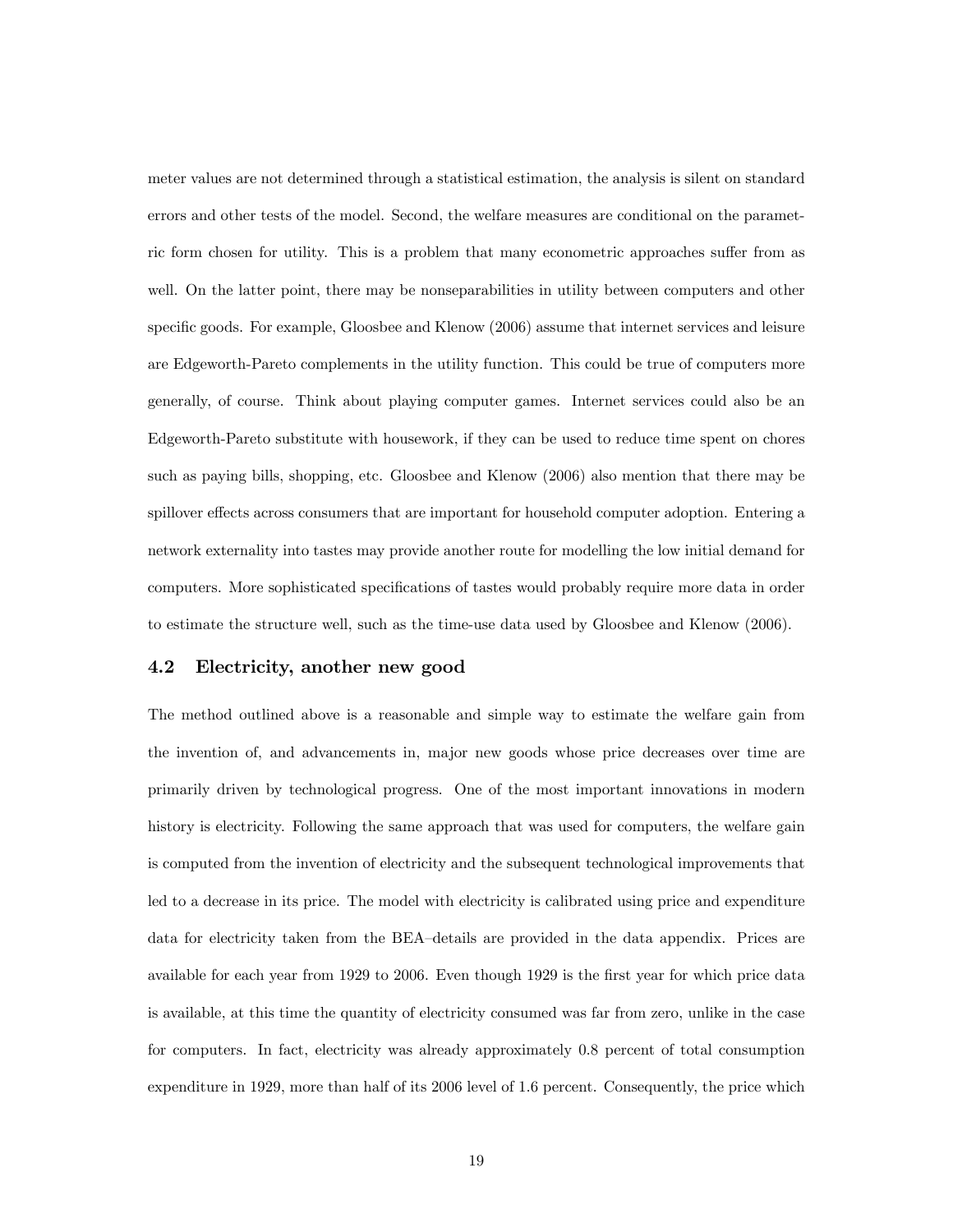sets electricity demand to zero and identifies the parameter  $\nu$  is not the 1929 price nor any of the other prices observed over the 1929 to 2006 period. Thus, the calibration is carried out exactly as in the computer case but without any constraints on the demand function.

The procedure generates a value for  $\rho$  of 9.26, a value for  $\theta$  of  $1-10^{-8}$  and a value for  $\nu$ of 0.062. The high value of  $\rho$  means that general consumption goods and electricity are strong complements in utility. This makes sense given that, for the most part, people do not derive utility from electricity alone but by combining electricity with other consumption goods. As with computers, the model is able to do a good job of matching the demand for electricity observed in the data. The  $R^2$  is 0.9776.

The compensating variation computed from the model for electricity is 92:0 percent of total 2006 consumption expenditure. How does this compare to Hausman's (1999) approximate demand measure? Reiss and White (2005) estimate the price elasticity of demand for electricity in California to be 0.39. Plugging this plus electricity's share of expenditure in 2006, 1.6 percent, into Hausmanís formula results in a welfare gain of only 2:0 percent. According to Reiss and White (2005), a lower bound on the price elasticity based on other studies is 0.15. Electricity's share of expenditure over the 1920 to 2006 period was the highest in 1984 when it reached 2:4 percent. Using these extreme values, Hausmanís measure generates a welfare gain of 8:0 percent.

Measures of the welfare gain arising from the introduction of electricity can also be computed using the Tornqvist price index. To do this, use the model to compute Hicks (1940) virtual price; that is, the minimum price that sets the demand for electricity equal to zero. Suppose that this was the price of electricity in 1881, the year when the Niagara Falls Hydraulic Power & Manufacturing Company opened a small power station that generated a small amount of electricity to light the village of Niagara Falls. This price can then be plugged into the Tornqvist price index. The estimates of the compensating and equivalent variations derived from the Tornqvist Price Index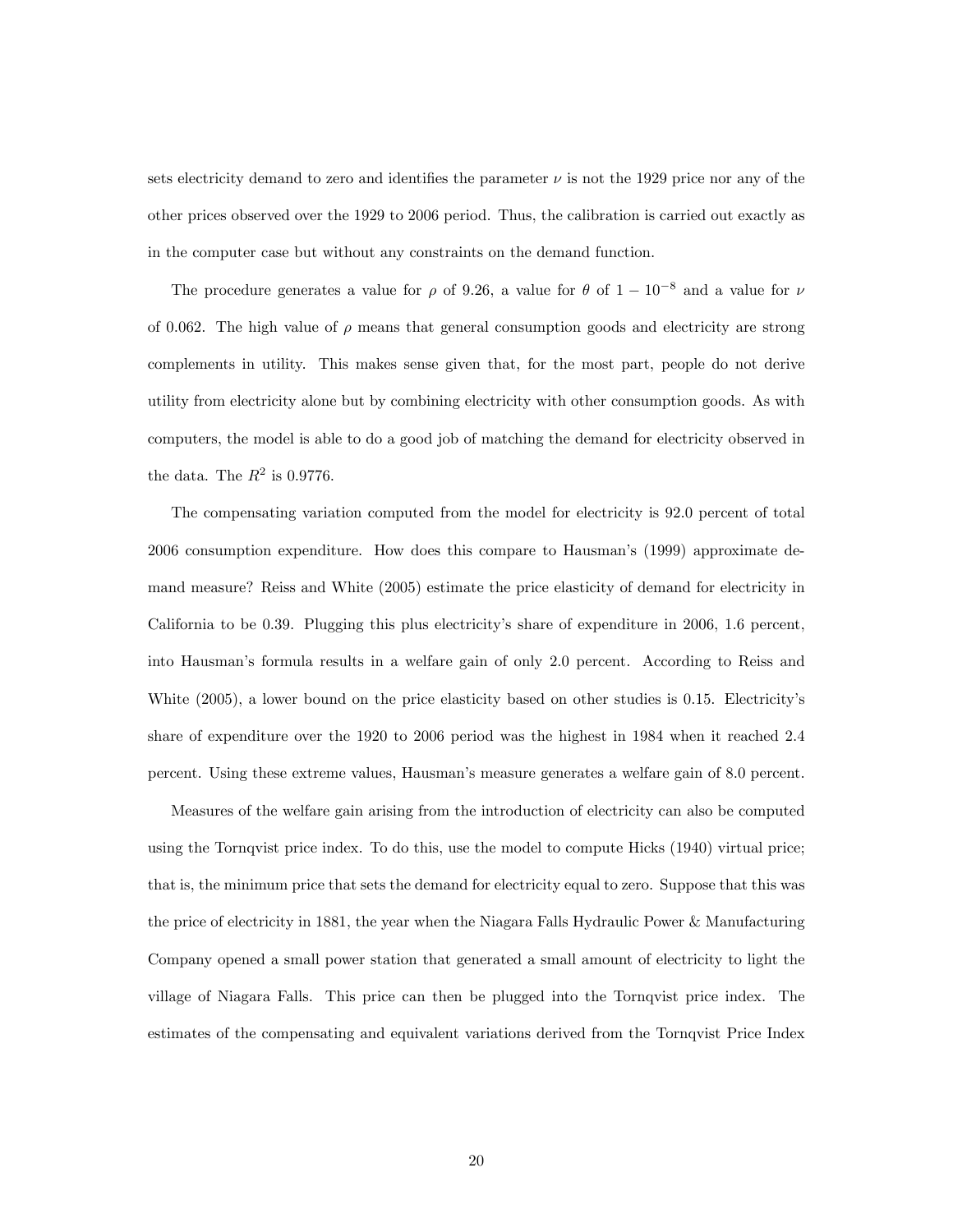are  $22.8$  and  $29.6$  percent, respectively.<sup>10</sup> Even though the Tornqvist price index performs much better than Hausman's measure, the resulting estimate for the compensating variation is still a long way from the 92.0 percent welfare gain generated by the model.

In line with the lemma presented earlier, there does not exist an equivalent variation large enough to compensate a person living in 2006 to forgo electricity. That is, there is no value for  $\lambda_{EV}$  that will solve (10). This illustrates that it may not be possible to give people enough income in 1881 (the equivalent variation) to make them as well off living then without electricity (the new good) as they do today with it. That is, individuals cannot obtain enough utility from the "old" goods" to compensate them for the loss of the "new good". This makes intuitive sense. Whereas, on the other hand, it is always possible to take enough income away from someone today (the compensating variation) to make him as bad off as an individual living in 1881. For example, think about taking away all of his income. He would then be worse off than someone living in 1881.

Last, Figure 5 plots the equivalent variation, based on the estimated values for  $\theta$ ,  $\rho$  and  $\nu$ , as the price for electricity rises from some conjectured initial starting value, denoted by  $p$ , toward the virtual price  $\hat{P}(y_{2006})$ . Observe that the equivalent variation grows without bound. The figure also plots the Tornqvist approximation to the equivalent variation. As the initial price for electricity becomes large the gap between the two measures widens.

An interesting application of the technique developed here is undertaken in Hersh and Voth (2009). They estimate the welfare gains from the introduction of new products in the 17th century, namely coffee, sugar, tea and tobacco. While today's consumer takes these simple goods for granted, life was Spartan at that time. The consumption basket was weighted heavily toward food. The European diet was essentially composed of beer, grains, meat, milk and water. Hersh

 $10$  Specifically, the welfare gains are given by (13) with

 $P^T = [p_{2006}/\widehat{P}(y_{2006})]^{s_{2006}/2},$ 

where  $p_{2006}$ ,  $y_{2006}$ , and  $s_{2006}$  are electricity's price, income and electricity's expenditure share in 2006 from the data and the virtual price  $\widehat{P}(\cdot)$  is defined in (7).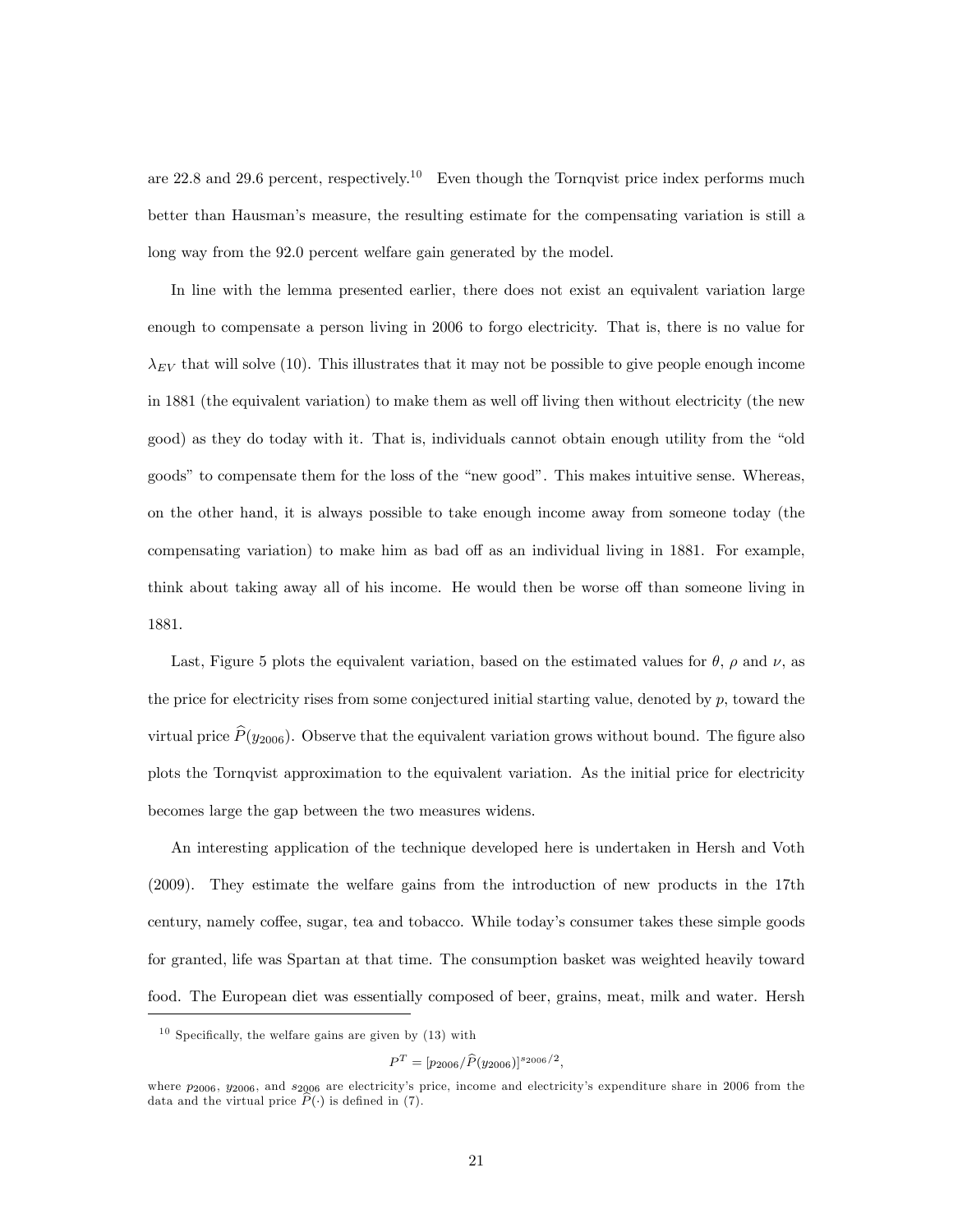

Figure 5: The Equivalent Variation and its Tornqvist approximation

and Voth (2009) discuss how these new goods dramatically transformed European eating habits. After their introduction, the price of goods such as sugar and tea declined rapidly [see Hersh and Voth (2009, Figures 2, 3 and 4)]. They estimate that by 1850 the introduction of tea and sugar alone was worth about 15 percent of consumption to the average consumer.

# 5 Conclusion

What is your PC worth to you? About 2 to 3 percent of total consumption expenditure is the answer obtained here. This Önding is predicated upon a simple model of consumer demand. A slight modification of the standard isoelastic variety of preferences results in a well-behaved demand for computers: demand drops to zero as prices rise to some well-defined level, and the consumer's surplus associated with a new good is generally bounded. The model of consumer demand is fit to national income and product data, using a straightforward calibration/estimation procedure, to uncover the taste parameters needed for the welfare analysis. The parameter values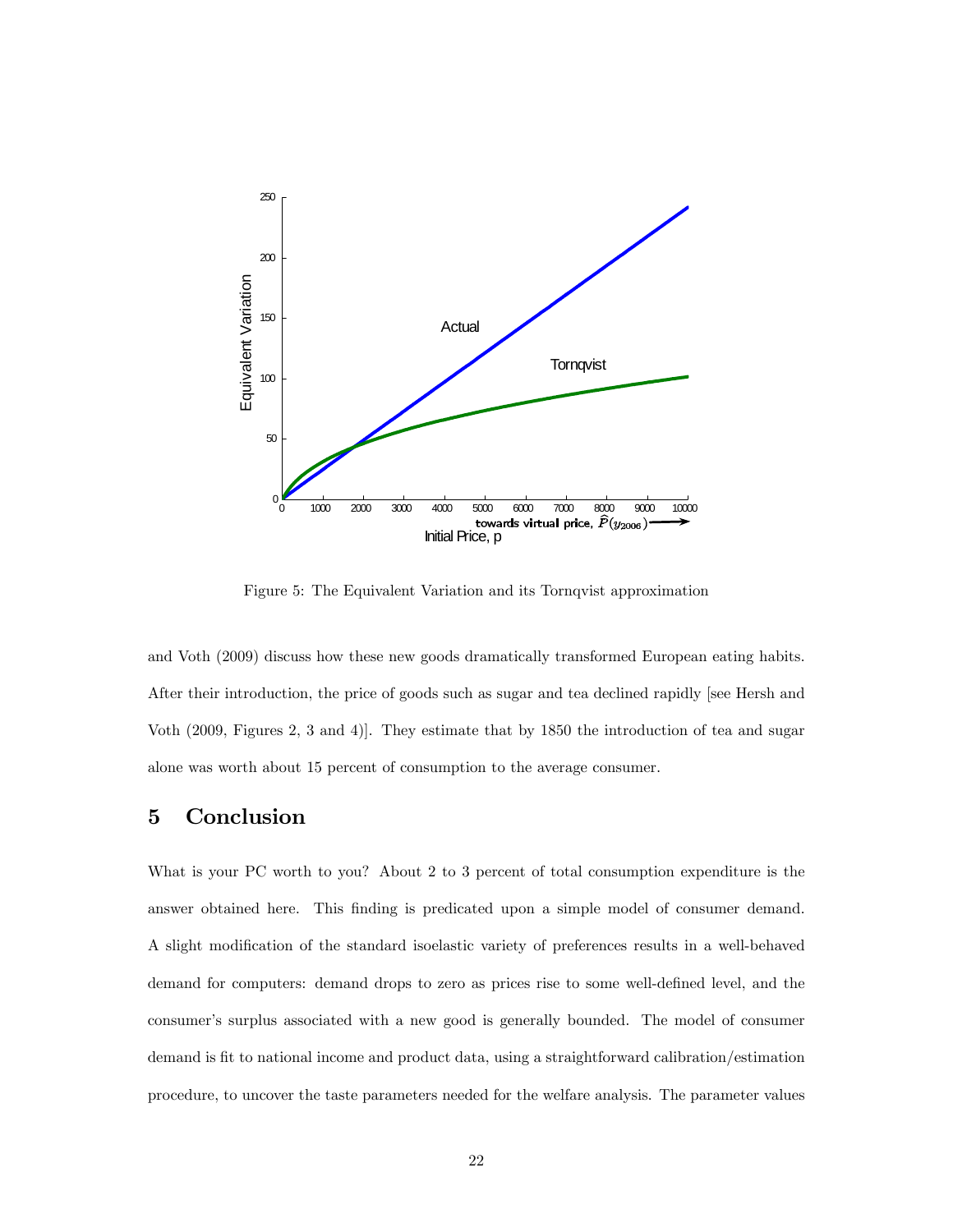obtained are reasonable and the framework Öts the aggregate data well. In addition, the results are robust to a modification of preferences. Finally, the method for computing the welfare gain for computers is found to work well for estimating the welfare gain from electricity. In this case the theoretical assumptions required for price indices to approximate the gain in welfare break down. Here, a compensating variation of 92 percent is found. No equivalent variation exists, implying that it would be impossible to compensate a person living today to go without electricity.

## 6 Appendix-Data

All the computer data derives from the U.S. National Income and Product Accounts, Tables 2.4.4 and 2.4.5, and spans the period 1977 to 2004. All the electricity data is from the same source; however, the electricity data spans the period 1929 to 2006. These tables are available on the website for the Bureau of Economic Analysis (BEA). When mapping the model into the computer data, the variable  $n$  is taken to be real personal consumption expenditure on computers, peripherals, and software. This series is constructed by deáating nominal personal consumption expenditure on computers, peripherals, and software by the price index for this particular series. Note that BEA adjusts these series, through using hedonic price methods and other techniques, for the quality improvement in computers, peripherals, and software that occurs over time. The variable c represents real personal consumption expenditure on all other goods. This is obtained by subtracting nominal personal consumption expenditure on computers, peripherals, and software from total nominal personal consumption expenditure, and then deflating by the price series for personal consumption expenditure. The relative price p is simply taken to be the ratio of the price index for personal consumption expenditure on computers, peripherals, and software to the price index for personal consumption expenditure. Last, real income, y, is simply defined by  $y = c + pn$ , which is total personal consumption expenditure. The mapping from the model to the data for the case of electricity is done in exactly the same ways as for computers. The only difference is that instead of expenditure and prices of computers, peripherals, and software, the variables  $n$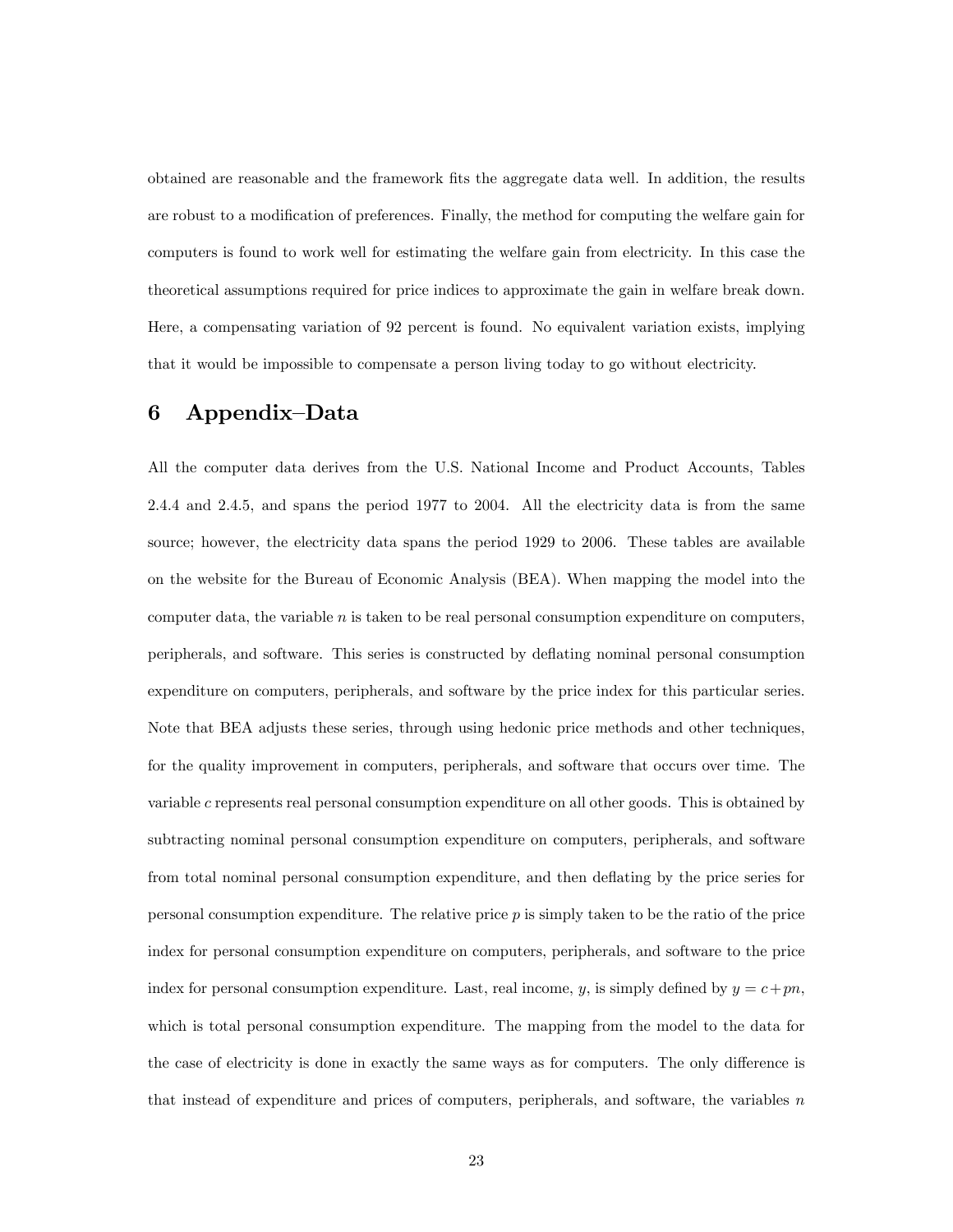and  $p$  are taken to be real personal consumption expenditure and prices of electricity services,

respectively.

## References

Berndt, Ernst R. and Rappaport, Neal J. (2001) "Price and Quality of Desktop and Mobile Personal Computers: A Quarter-Century Historical Overview." American Economic Review, 91(2): 268-273.

Chatterjee, Satyajit. (1994). "Transitional Dynamics and the Distribution of Wealth in a Neoclassical Growth Model." Journal of Public Economics 54(1): 97-119.

Diewert, Erwin W. (2008). "Consumer Surplus and the Measurement of Ex Post Welfare Change." Economics 581: Lecture Notes, University of British Columbia.

Goolsbee, Austin and Klenow, Peter J. (2006). "Valuing Consumer Products by the Time Spent Using Them: An Application to the Internet." American Economic Review, 96(2): 108-113.

Goolsbee, Austin and Petrin, Amil. (2004). "The Consumer Gains from Direct Broadcast Satellites and the Competition with Cable TV."  $Econometrica$ , 72(2): 351-381.

Greenwood, Jeremy and Uysal, Gokce. (2005). "New Goods and the Transition to a New Economy." Journal of Economic Growth,  $10(2)$ : 99-134.

Hausman, Jerry. (1981). "Exact Consumer's Surplus and Deadweight Loss." American Economic Review, 71(4): 662-676.

Hausman, Jerry. (1996). "Valuation of New Goods Under Perfect and Imperfect Competition," in The Economics of New Products, eds., T. Bresnahan and R. Gordon, Chicago: University of Chicago Press, 209-237.

Hausman, Jerry. (1999). "Cellular Telephone, New Products, and the CPI." Journal of Business and Economic Statistics, 17(2): 188-194.

Hersh, Jonathan and Voth, Hans-Joachim (2009). "Sweet Diversity: Colonial Goods and the Rise of European Living Standards after 1492," Mimeo, Department of Economics, Universitat Pompeu Fabra.

Hicks, John R. (1940). "The Valuation of the Social Income." Economica 7(2):  $105-124$ .

Kongsamut, Piyabha; Rebelo, Sergio and Xie, Danyang. (2001). "Beyond Balanced Growth." The Review of Economic Studies, 68(4): 869-882.

Pakes, Ariel. (2003). "A Reconsideration of Hedonic Price Indexes with an Application to PC's." American Economic Review, 93(3): 1578-1596.

Petrin, Amil. (2002). "Quantifying the Benefits of New Products: The Case of the Minivan." Journal of Political Economy, 110(4): 705-729.

Rebelo, Sergio. (1992). "Growth in Open Economies." Carnegie-Rochester Conference Series on Public Policy, 36(July): 5-46.

Reiss, Peter C. and White, Matthew W. (2005). "Household Electricity Demand, Revisited." Review of Economic Studies, 72(3): 853-883.